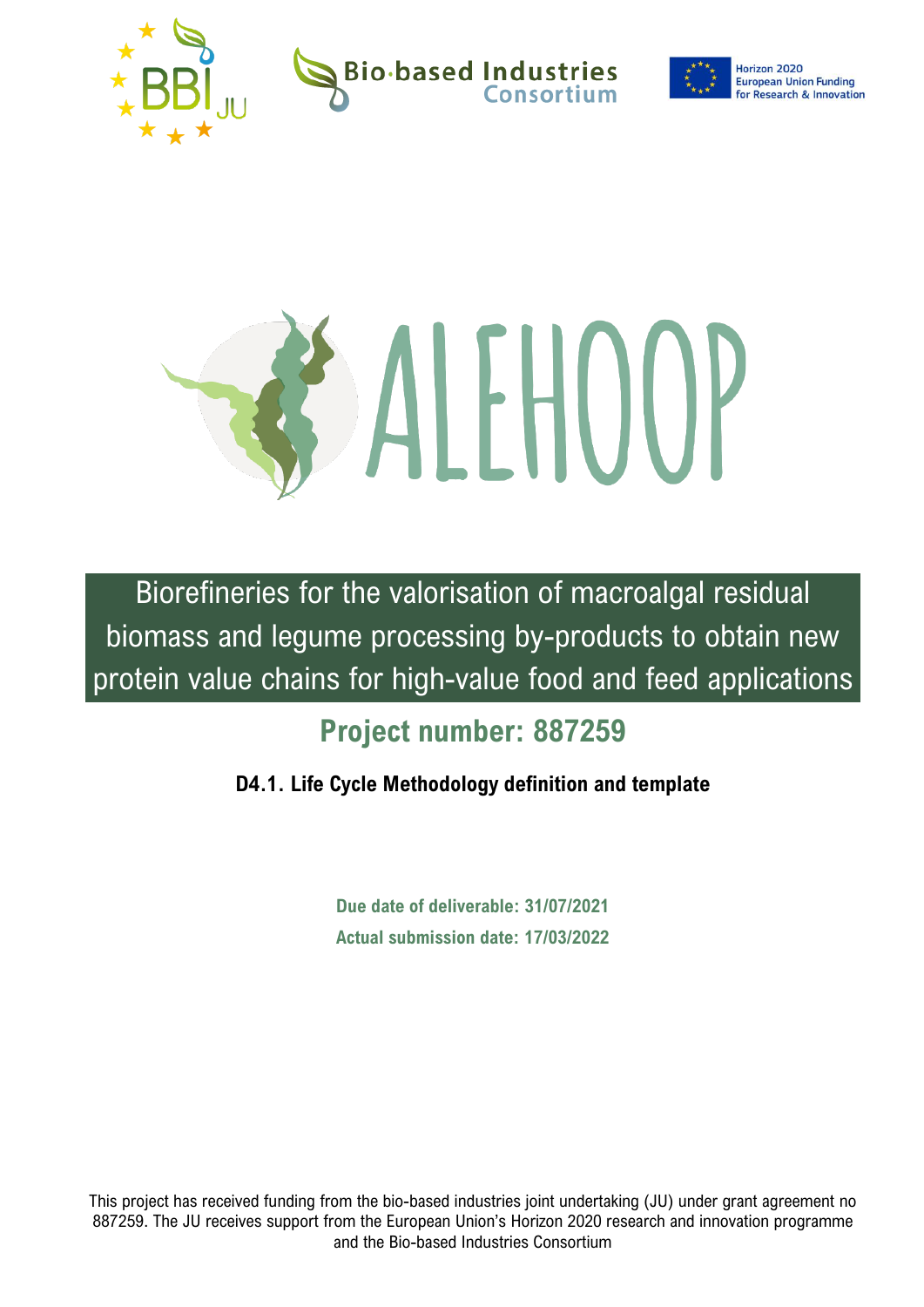



## <span id="page-1-0"></span>**TABLE OF CONTENTS**

| 1               |  |
|-----------------|--|
| $\overline{2}$  |  |
| 2.1             |  |
| 2.2             |  |
| 2.3             |  |
| 2.4             |  |
| 2.5             |  |
| 2.6             |  |
| 2.6.1           |  |
| 2.6.2           |  |
| 2.6.3           |  |
| 2.7             |  |
| 2.7.1           |  |
| 2.7.2           |  |
| 2.7.3           |  |
| 2.8             |  |
| 3               |  |
|                 |  |
| 3.1.1           |  |
| 3.1.2           |  |
| 3.1.3           |  |
| $\overline{4}$  |  |
| 4.1             |  |
| 4.2             |  |
| 4.3             |  |
| $5\overline{)}$ |  |
| 5.1             |  |
| 5.2             |  |
| 5.3             |  |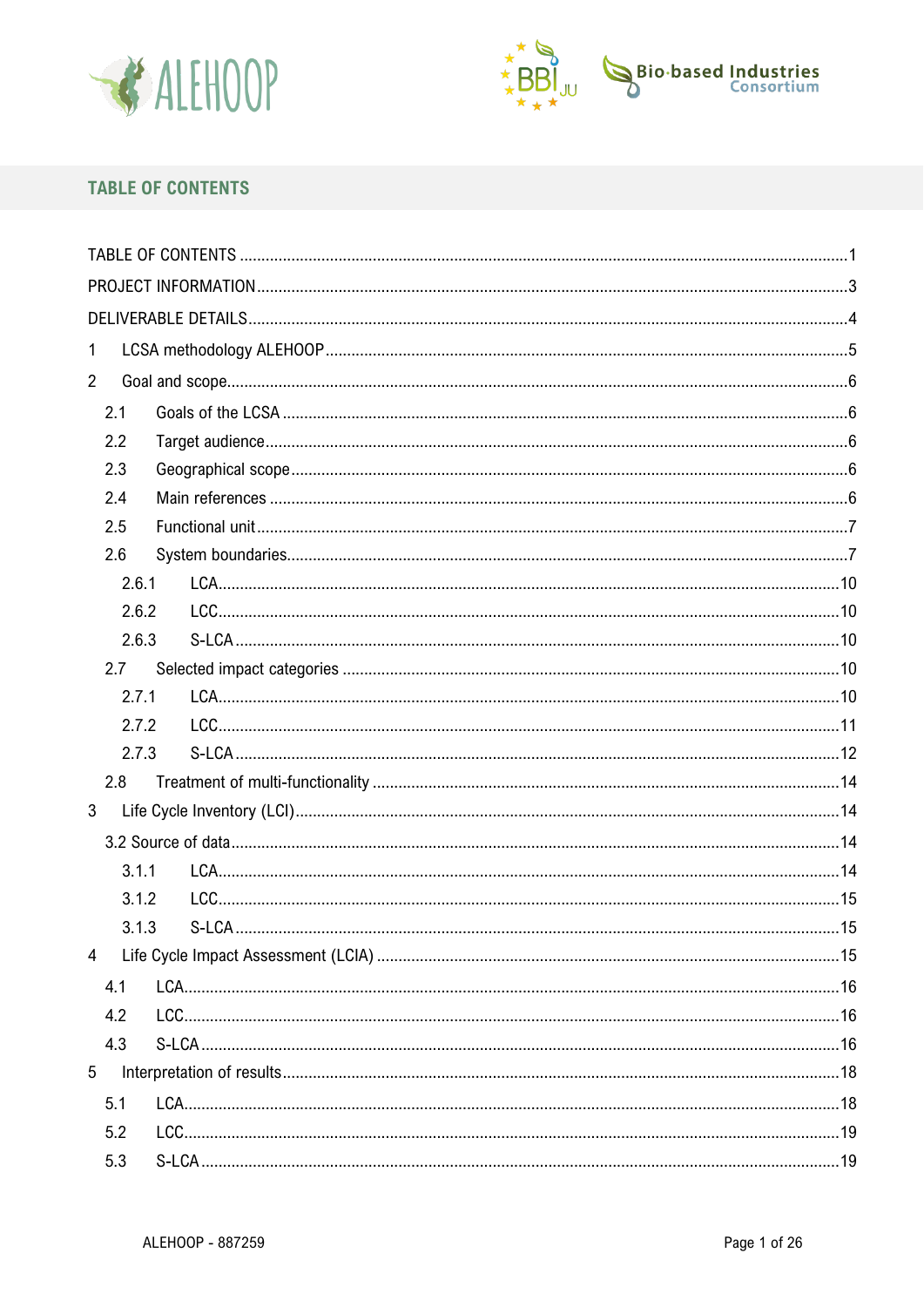



| 6.2 |  |
|-----|--|
| 6.3 |  |
|     |  |
|     |  |
|     |  |
|     |  |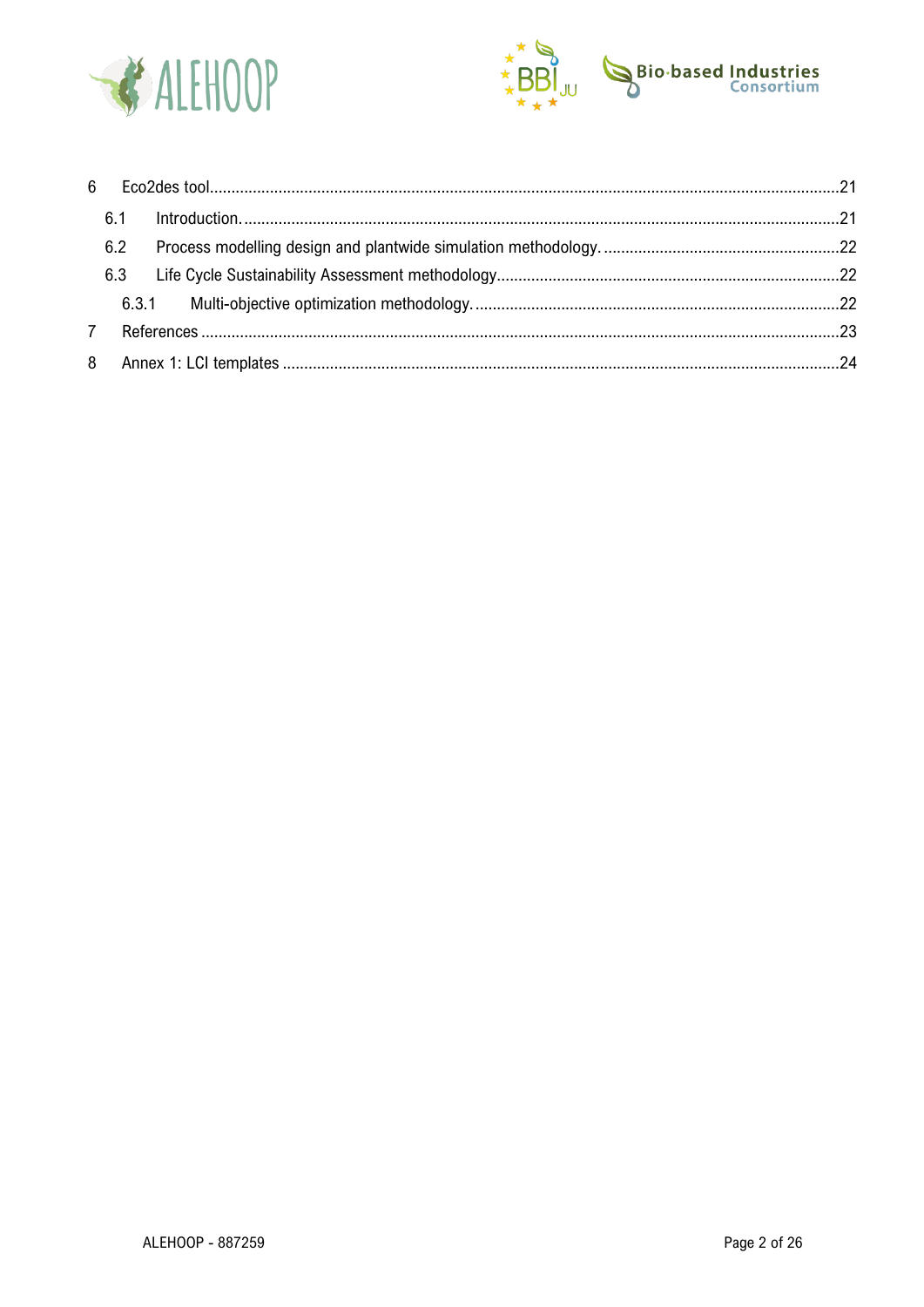



#### <span id="page-3-0"></span>**PROJECT INFORMATION**

**Project full title**: Biorefineries for the valorisation of macroalgal residual biomass and legume processing byproducts to obtain new protein value chains for high-value food and feed applications

**Acronym**: ALEHOOP

**Call**: H2020-BBI-JTI-2019

**Topic**: BBI-2019-SO3-D3

**Start date: June 1st 2020** 

**Duration**: 48 months

**List of participants**:

| Partner no.     | Type of partner | <b>Name</b>                                                            | Acronym       | Country        |
|-----------------|-----------------|------------------------------------------------------------------------|---------------|----------------|
| 1 (Coordinator) | SME             | Contactica                                                             | <b>CTA</b>    | Spain          |
| 2               | <b>SME</b>      | Isanatur                                                               | ISA           | Spain          |
| 3               | <b>SME</b>      | Biozoon                                                                | BZN           | Germany        |
| $\overline{4}$  | <b>SME</b>      | Biosurya                                                               | <b>BIOYA</b>  | Spain          |
| 5               | SME             | Centiv                                                                 | CENTIV        | Germany        |
| 6               | <b>SME</b>      | Garlan                                                                 | GARLAN        | Spain          |
| 7               | <b>SME</b>      | Alginor                                                                | <b>ALGI</b>   | Norway         |
| 8               | LE              | Nuscience                                                              | <b>NUS</b>    | Belgium        |
| 9               | LE              | Indukern                                                               | IК            | Spain          |
| 10 <sup>°</sup> | <b>RTO</b>      | The Flanders Research Institute<br>for agriculture, fisheries and food | EV-ILVO       | Belgium        |
| 11              | <b>RTO</b>      | Anfaco                                                                 | <b>ANFACO</b> | Spain          |
| 12 <sup>°</sup> | <b>RTO</b>      | Tecnalia                                                               | <b>TECNA</b>  | Spain          |
| 13              | <b>RTO</b>      | <b>Technological University Dublin</b>                                 | TUDublin      | Ireland        |
| 14              | <b>RTO</b>      | Universidad de Cádiz                                                   | <b>UCA</b>    | Spain          |
| 15              | RTO             | Veterinary Research Institute                                          | VRI           | Czech Republic |
| 16              | <b>RTO</b>      | Universidad de Vigo                                                    | <b>UVIGO</b>  | Spain          |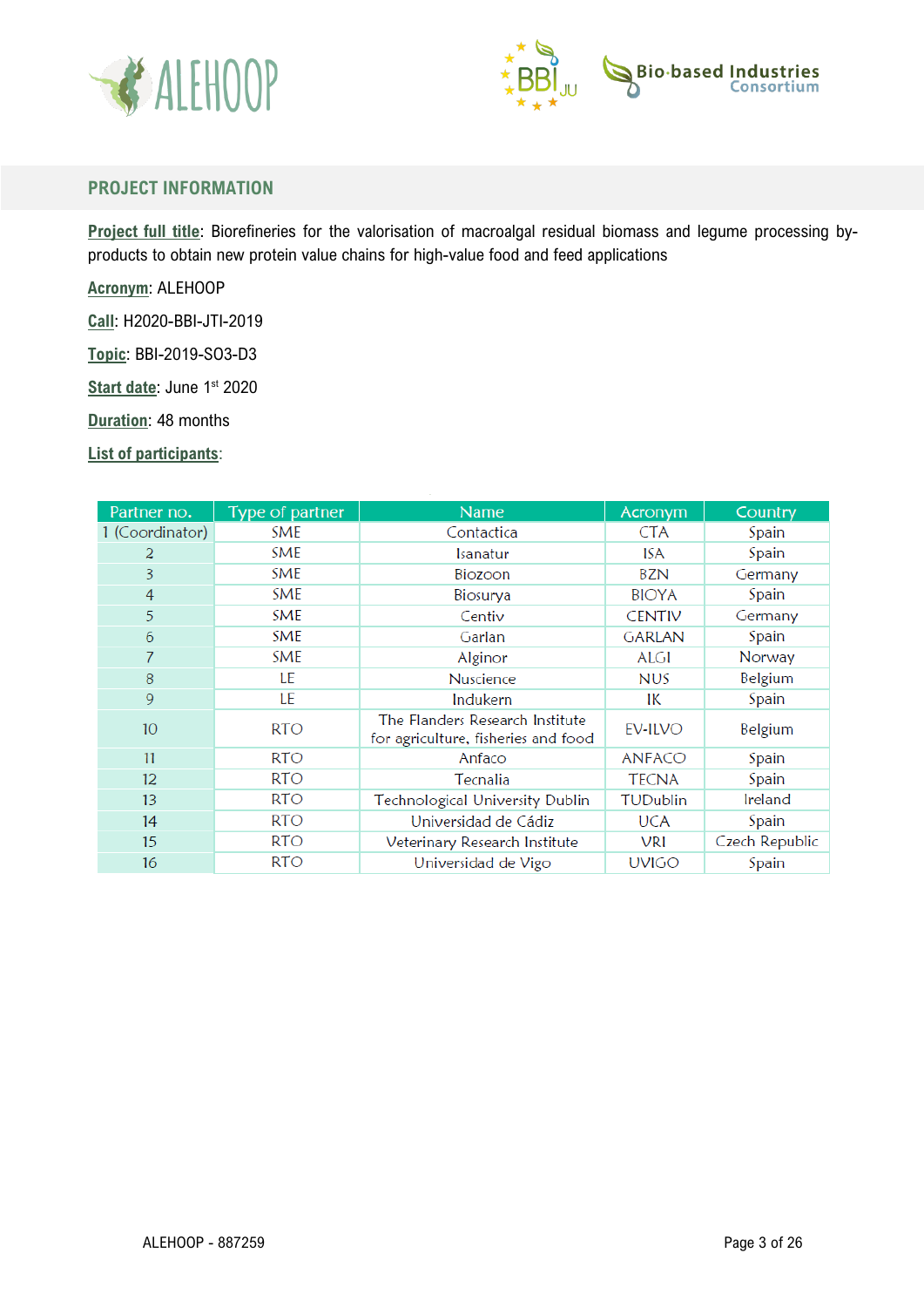



## <span id="page-4-0"></span>**DELIVERABLE DETAILS**

| <b>Document Number:</b>    | D4.1                                                                                                                                                                                                                                                                                                                                                                                                                                                                                                                                                                                                                                                                                                                                                                                                                                                                                                                                                                                                                  |
|----------------------------|-----------------------------------------------------------------------------------------------------------------------------------------------------------------------------------------------------------------------------------------------------------------------------------------------------------------------------------------------------------------------------------------------------------------------------------------------------------------------------------------------------------------------------------------------------------------------------------------------------------------------------------------------------------------------------------------------------------------------------------------------------------------------------------------------------------------------------------------------------------------------------------------------------------------------------------------------------------------------------------------------------------------------|
| <b>Document Title:</b>     | Life Cycle Methodology definition and template                                                                                                                                                                                                                                                                                                                                                                                                                                                                                                                                                                                                                                                                                                                                                                                                                                                                                                                                                                        |
| <b>Dissemination level</b> | Public                                                                                                                                                                                                                                                                                                                                                                                                                                                                                                                                                                                                                                                                                                                                                                                                                                                                                                                                                                                                                |
| Period:                    | PR <sub>1</sub>                                                                                                                                                                                                                                                                                                                                                                                                                                                                                                                                                                                                                                                                                                                                                                                                                                                                                                                                                                                                       |
| WP:                        | WP4                                                                                                                                                                                                                                                                                                                                                                                                                                                                                                                                                                                                                                                                                                                                                                                                                                                                                                                                                                                                                   |
| Task:                      | Task 4.1. Methodology definition for ALEHOOP sustainability<br>assessment and Product Category Rule                                                                                                                                                                                                                                                                                                                                                                                                                                                                                                                                                                                                                                                                                                                                                                                                                                                                                                                   |
| <b>Author:</b>             | Contactica<br><i>ii contactica</i>                                                                                                                                                                                                                                                                                                                                                                                                                                                                                                                                                                                                                                                                                                                                                                                                                                                                                                                                                                                    |
| <b>Abstract:</b>           | A Life Cycle Sustainbility Assessment (LCSA) will be performed within<br>the project ALEHOOP. It includes Life Cycle Assessment (LCA) to<br>assess the environmental impacts, Life Cycle Costing (LCC) analysis to<br>assess the economic feasibility and Social Life Cycle Assessment (S-<br>LCA) to evaluate the social impacts of the products developed.<br>Furthermore, the processes will be modelled for simulation and multi-<br>objective optimization by using the own-developed tool by CTA,<br>eco2des.<br>The LCSA should allow further comparisons with products developed<br>after the optimization and for products from other processes or<br>feedstocks. With that aim, the methodology is defined in this deliverable<br>for LCA, LCC and S-LCA, including standards and guidelines to use in<br>the development of the LCSA, functional unit, system boundaries, data<br>needs, data sources and impact assessment methods.<br>Templates for collecting data from partners are included as annex. |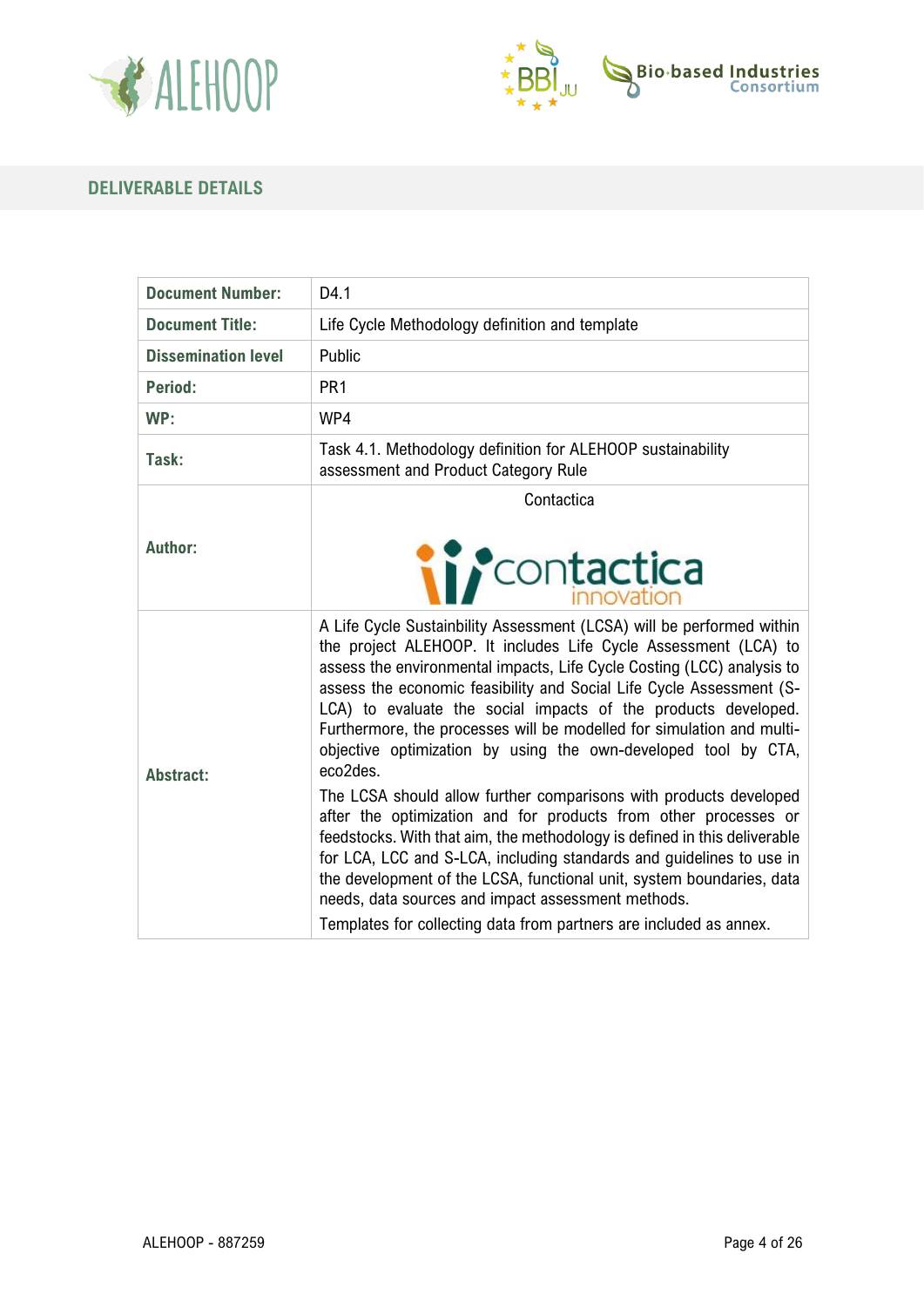



## <span id="page-5-0"></span>**1 LCSA methodology ALEHOOP**

The Life Cycle Sustainability Assessment (LCSA) methodology will be based on the general recommendations from UNEP (United Nations Environmental Program (UNEP), 2011) and Walter Kloepffer (Kloepffer, 2008). It will consist of three interconnected assessments: Life Cycle Assessment (LCA), Life Cycle Costing (LCC) and Social Life Cycle Assessment (S-LCA). In consequence, the three pillars of sustainability (environmental, economic and social) will be included. As they all have a holistic and life cycle perspective, and they are based on the same normative (ISO 14040), it is possible to interconnect them keeping some common aspects of the goal and scope, life cycle inventories and independent impact assessment methods and providing an interpretation that will gather the results of the 3 studies. The interconnection among LCA, LCC and S-LCA during the development of S-LCA can be represented as shown in Figure 1.





The structure in ISO 14040, main standard for LCA, will be followed for all the three assessments. In the following sections, the approach to develop the goal and scope, the life cycle inventory (LCI), the life cycle impact assessment (LCIA) and the interpretation will be explained. The explanation will include the overall perspective, from the point of view of the sustainable development and the specifications of each assessment will be detailed for each section.

The LCA is the most developed methodology of the three included in LCSA. There are schemes to declare the environmental impacts of products voluntary (type III eco-labels) based on LCAs verified by a third party. These documents are called Environmental Product Declarations (EPDs) and they must be developed under product LCA specific rules: Product Category Rules (PCRs). PCRs can be found for different products under the general rules of several program operators.

In the framework of ALEHOOP, a research of PCRs will be carried out and a draft PCR for protein isolates products, classified with the UN CPC 23999 other foods not elsewhere classified, will be developed. This task feeds from the LCSA methodology definition, particularly from the definition of the LCA.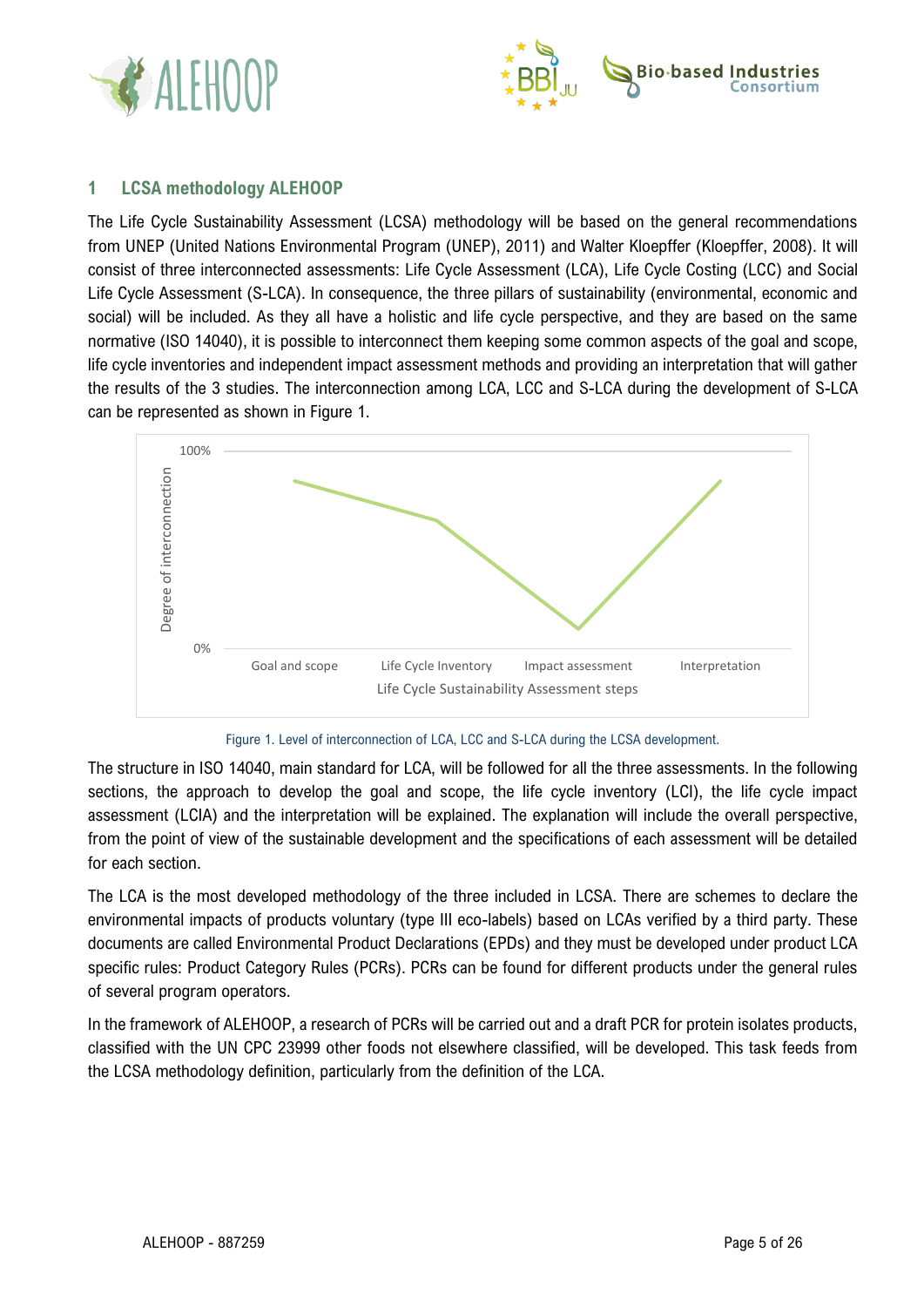



## <span id="page-6-0"></span>**2 Goal and scope**

The goal and scope of the LCSA will be the section with more similarities among the three assessments. It will be based on the attributional approach (avoiding consequential impacts)

The products to be assessed in the ALEHOOP project are functional ingredients extracted from biomass. The processes will be developed at laboratory and pilot scale. The biomass is obtained from the agriculture and aquaculture sectors and the protein isolates will be used in food and feed products. The process and value chain will be tested within the ALEHOOP project and the results obtained will be used for further upscaling of the production processes and improvement of the value chain to ensure product quality.

#### <span id="page-6-1"></span>**2.1 Goals of the LCSA**

The objectives of the three sustainability assessments are listed below:

- The first goal of the LCSA will be to evaluate and comprehend the environmental, economic and societal impacts and hotspots of the products developed within the ALEHOOP project.
- Then, the processes will be modelled, eco-designed and scaled up in order to optimize the overall sustainability of the functional ingredients production processes and avoid burden shifting among impact categories and sustainability compartments (environment, economic and society).
- Testing S-LCA methodologies and approaches for innovative bio-based products.
- The assessment will aim to find the optimal operational parameters to optimize the overall sustainability of the processes at larger scales.
- One specific goal for the LCA will be to evaluate current methodologies and Product Category Rules (PCRs) and, if there are no existing PCRs for ALEHOOP products, develop draft PCRs.

## <span id="page-6-2"></span>**2.2 Target audience**

The LCSA will be addressed for the developers of protein isolate extraction process to inform them about the most relevant hotspots in their processes in order to improve the sustainability associated in further upscaling plans. In addition, the LCSA will also be addressed to relevant stakeholders in the value chain, such as consumers or retailers. In addition, further reporting could be made to inform the public about the environmental impacts of the products developed.

#### <span id="page-6-3"></span>**2.3 Geographical scope**

The LCSA will be located in Europe, considering that the protein will be extracted in different countries depending on the raw material used. In consequence, the electricity grid mix will be specific for the country where the processes take places. The economic impacts will also be influenced by specific country taxes and salaries and average European values will be used when possible. The social assessment will be fully localized in the specific country where the process take phase for the assessment of job creation and retention potential, while the hotspot analysis will be performed on the social aspects along the whole life cycle.

#### <span id="page-6-4"></span>**2.4 Main references**

The definition of the methodology has been based on specific standards and guidelines in order to allow comparability and provide results with scientific robustness. Many references have been consulted but the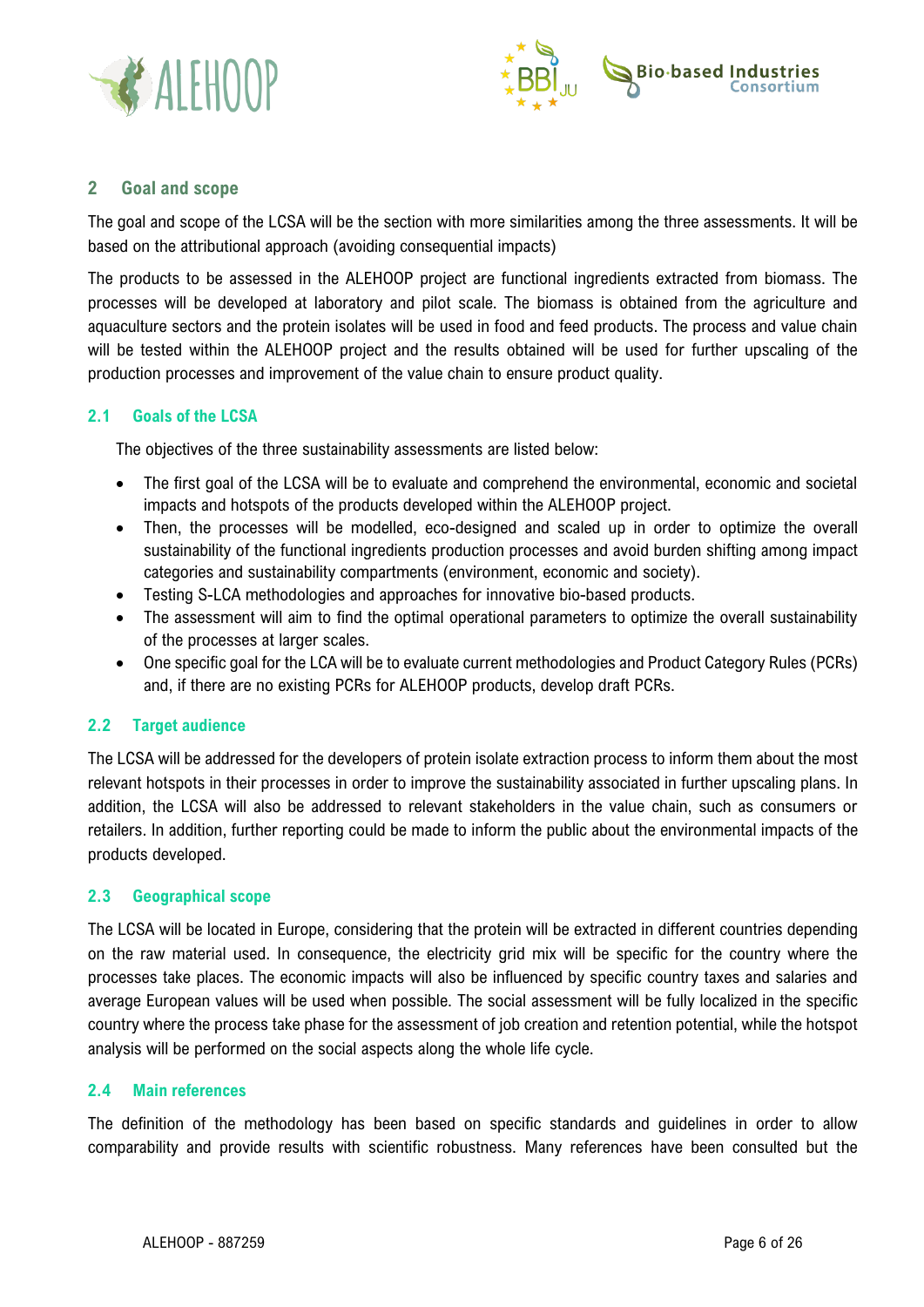



following list collects main documents regarding methodological issues of LCA, LCC and S-LCA used for the methodology definition.

- LCSA:
	- o Towards a Life Cycle Sustainability Assessment: Making informed choices on products, 2011, UNEP ((United Nations Environmental Program (UNEP), 2011))
- LCA:
	- o ISO 14040, ISO 14044 (ISO, 2006a) (ISO, 2006b)
	- Product Environmental Footprint (PEF) guide, 2019, European Commission (Zampori & Pant, 2019)
- LCC
	- o Environmental life-cycle costing: a code of practice (Swarr et al., 2011)

Common and normalized methodologies for products is missing. Only Standards regarding the LCC of buildings is currently released. The mentioned reference has been consulted to link the results of LCC with LCA and S-LCA results.

- S-LCA
	- $\circ$  Guidelines for Social Life Cycle Assessment of Products and Organizations, UNEP 2020. (Benoît Norris et al., 2020)
	- o Product Social Impact Assessment Handbook, by the Roundtable for Social Product Metrics (Goedkoop, M.J.; de Beer, I.M; Harmens, 2020)
	- o A Product Social Impact Life Cycle Assessment Database version 3 Documentation, KirillMaister, Claudia Di Noi, Andreas Ciroth, Michael Srocka (all GreenDelta) 2020 (Maister et al., 2020)
	- $\circ$  Social Hotspot Database<sup>1</sup> (NewEarth B, 2015)
	- $\circ$  Social life cycle assessment framework for evaluation of potential job creation with an application in the French carbon fiber aeronautical recycling sector, Pillain et al., 2019).

The document provided by UNEP has been used as main reference to develop the S-LCA methodology to be followed. The other guidelines consulted were used given that they are compliant with the document from UNEP and they provide useful information about the impact assessment, data needs, reference scale method, data sources, the interpretation of results and communication of results.

#### <span id="page-7-0"></span>**2.5 Functional unit**

The functional unit for LCSA will be based on physical properties and quality specifications: 1 kg of pure protein. The packaging will not be included in the LCSA of the products assessed given the marketable packaging design is not decided yet.

## <span id="page-7-1"></span>**2.6 System boundaries**

The system boundaries of the assessment will be cradle-to-gate. The inputs and outputs included in the assessment of each stage will be selected for each assessment (social, economic and environmental) based on relevancy and data availability. The raw material production, collection, transport and the protein extraction stages

<sup>1</sup> http://www.socialhotspot.org/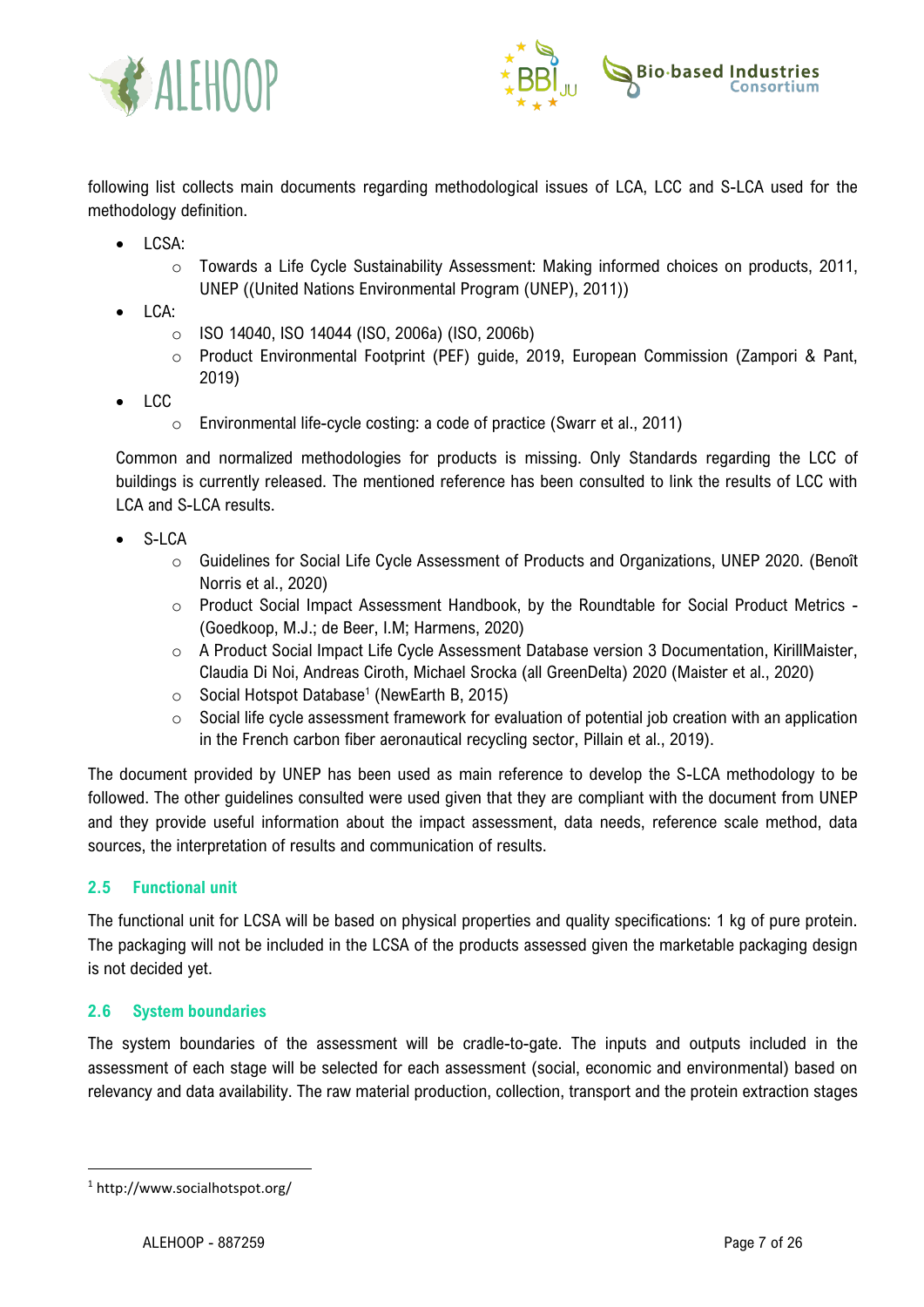



be shared among the three assessments. The scheme presented in Figure 2, extracted from United Nations Environmental Program (UNEP), 2011 gives an example of the LCSA system boundaries establishment.



Unit processes not included in the system boundary

Figure 2. System boundaries for LCSA (United Nations Environmental Program (UNEP), 2011).

Some unit processes will be assessed in from the social perspective and not included in the economic assessment nor environmental depending on their relevancy and data availability.

In Figure 3, the life cycle stages of a bio-based protein concentrate product is presented. The impacts related to sustainability will be assessed in a holistic view but the LCA, LCC and S-LCA will consider different stages or aspects of the functional ingredients' life cycle.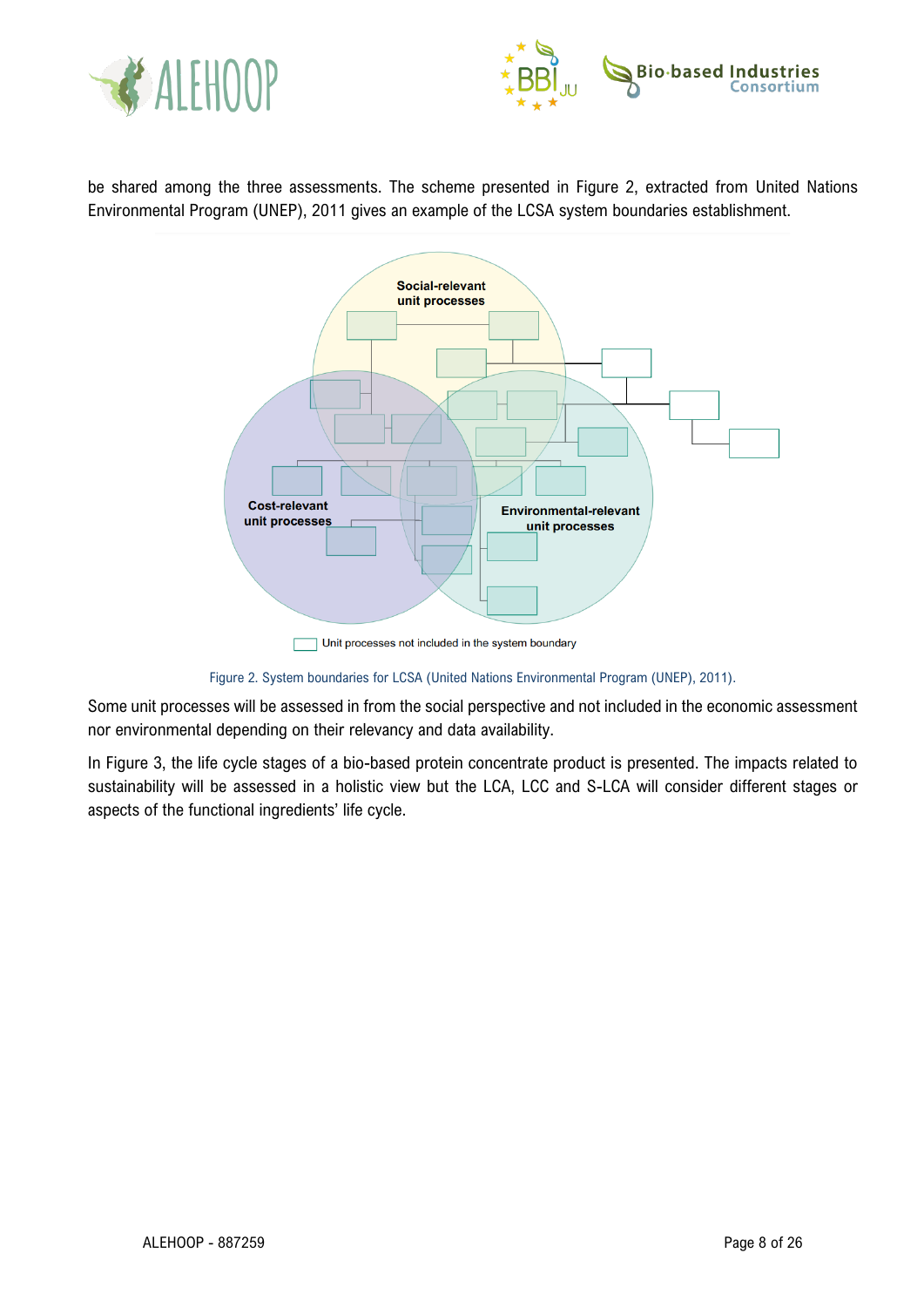





#### Figure 3. Life cycle of ALEHOOP products

The final food and feed products production stage is included in the ALEHOOP project to validate the proteins extracted in different matrixes. Not all the stages of the life cycle will be included in the LCSA, which system boundaries are set as cradle-to-gate:

Stages included in the LCSA:

- $\triangleright$  Biomass production and harvest: two scenarios are differentiated:
	- o Legumes as raw materials: the production of legumes will be modelled using generic data.
	- $\circ$  Seaweed production and harvest: seaweeds are collected as a current waste stream of seafood production process. Following a cut-off approach, the impacts of production stage will be allocated to seafood. On the other hand, harvest stages are sometimes exclusively performed to harvest seaweed. In this case, the impacts produced during the harvesting phase will be included in the assessment.
- ➢ Transport: the transport from the cultivation fields and the coastal areas where the seaweed is collected to the treatment facility will be included. The transport to the food and feed matrixes production facilities will also be included for the matrixes tested within the projectFood and feed matrixes production: Given that final food and feed matrices are not yet fully developed, and they will not be fully developed within ALEHOOP project, the inclusion of the protein into the matrixes will not be included in the LCSA, due to the low availability and quality of the data potentially collected.

Stages not included in the LCSA:

- ➢ Distribution: the impacts of distribution of the commercialized products will not be included in this LCSA.
- $\triangleright$  Use: The use stage will not be included neither in the assessments given the potential low impact of this stage (products will not be to be cooked and will not lead to any washing phase). In the potential PCR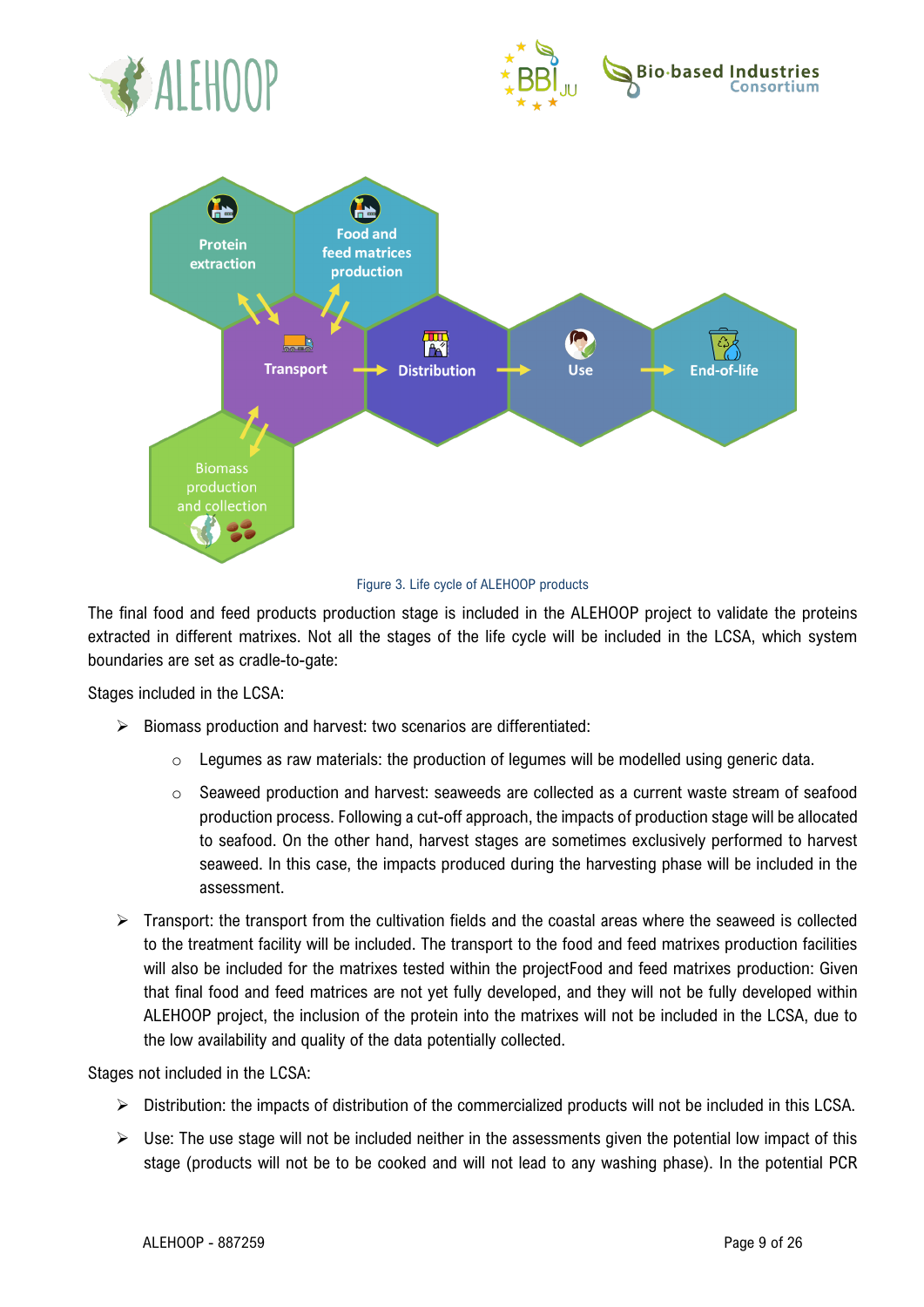



developed, it must be included given that other products of the same UN CPC code may present impacts associated to this phase.

➢ End-of-life: this stage will not be included in the LCSA given lack of data on products rate getting the endof-life scenario as well as the packaging used.

#### <span id="page-10-0"></span>**2.6.1 LCA**

The direct emissions of each life cycle stage included in the LCSA will be estimated. The indirect emissions will be estimated using generic data on materials and energy production, waste treatment, etc.

#### <span id="page-10-1"></span>**2.6.2 LCC**

It will address the viability of extraction processes, considering also upstream costs (raw materials anad energy costs, etc.)

#### <span id="page-10-2"></span>**2.6.3 S-LCA**

The S-LCA is divided in three steps:

- ➢ Hotspot analysis: using the SHDB and SimaPro, the more relevant social issues, life cycle stages and unit processes will be identified.
- $\triangleright$  Job creation potential assessment. It will be performed following the methodology used in Pillain et al., 2019. Input-Output (IO) economic tables will be used to evaluate the potential number of jobs created in the upstream life cycle stages, using the same inventory for the LCC, IO tables and Full Time Equivalent (FTE) data for each sector.
- ➢ Additional information: evaluation of S-LCA performance using suitable indicators from Guidelines for Social Life Cycle Assessment of Products and Organizations, UNEP 2020. The pre-selected indicators are contribution to economic development and health and safety of customers. The latter will affect the use life cycle stage, but given its high relevancy could be added as additional information

#### <span id="page-10-3"></span>**2.7 Selected impact categories**

The categories selection is based on relevancy and data availability criteria.

#### <span id="page-10-4"></span>**2.7.1 LCA**

Impact categories included in the EF method v3 (or most updated version at the moment) will be used. Each impact category will be quantified under a specific method selected by a panel of experts at European level during the Single Market for Green Products (still in course).

| Impact category | <b>Indicator</b>                                                 | <b>Unit</b>              | <b>Method and description</b>                          |
|-----------------|------------------------------------------------------------------|--------------------------|--------------------------------------------------------|
| Climate change  | Radiative forcing as Global<br><b>Warming Potential (GWP100)</b> | kg CO <sub>2</sub><br>ea | Baseline model of 100 years of the<br><b>IPCC 2013</b> |
| Ozone depletion | <b>Ozone Depletion Potential</b><br>(ODP)                        | kg CFC11<br>eq           | Steady-state ODPs (WMO 2014)                           |

#### Table 1. Environmental impact categories from EF method v3.0.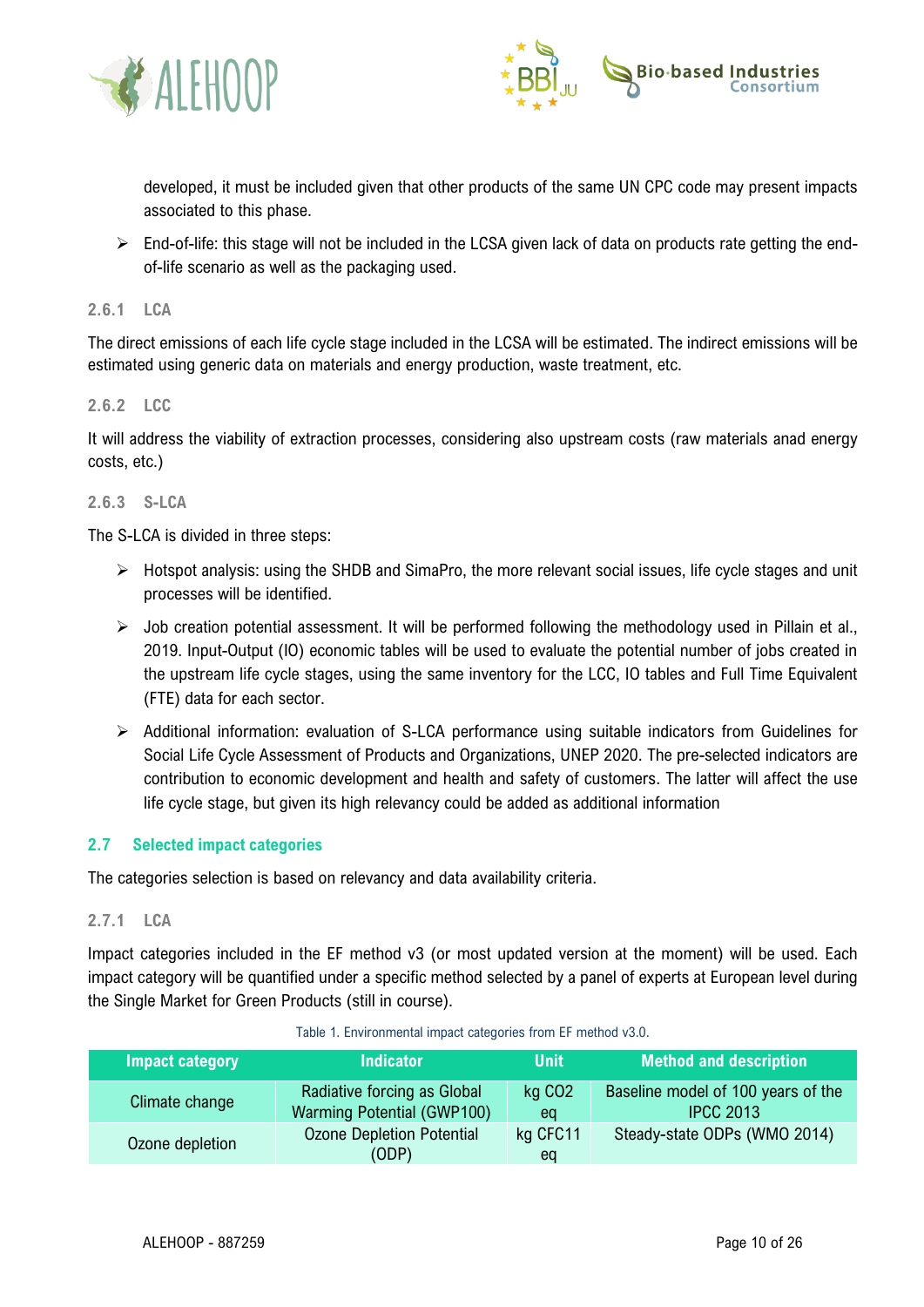



| lonising radiation,<br>human health            | Human exposure efficiency<br>relative to U235                                                               | kBq U-<br>235 eq          | Human health effect model based<br>on Dreicer et al. 1995 (Frischknecht   |
|------------------------------------------------|-------------------------------------------------------------------------------------------------------------|---------------------------|---------------------------------------------------------------------------|
|                                                |                                                                                                             |                           | et al, 2000)                                                              |
| Photochemical ozone<br>formation, human health | Tropospheric ozone<br>concentration increase                                                                | kg<br><b>NMVOC</b><br>eq  | LOTOS-EUROS model (Van Zelm et<br>al, 2008) - ReCiPe 2008                 |
| Particulate matter                             | Impact on human health                                                                                      | disease<br>inc.           | PM method recommended by UNEP<br>(UNEP 2016)                              |
| Human toxicity, cancer                         | <b>Comparative Toxic Unit for</b><br>humans (CTUh)                                                          | <b>CTUh</b>               | USEtox model 2.1 (Fankte et al,<br>2017)                                  |
| Human toxicity, non-<br>cancer                 | <b>Comparative Toxic Unit for</b><br>humans (CTUh)                                                          | <b>CTUh</b>               | USEtox model 2.1 (Fankte et al,<br>2017)                                  |
| Acidification                                  | Accumulated Exceedance (AE)                                                                                 | mol H+<br>eq              | Accumulated Exceedance (Seppälä<br>et al. 2006, Posch et al, 2008)        |
| Eutrophication,<br>freshwater                  | Fraction of nutrients reaching<br>freshwater end compartment<br>(P)                                         | kg P eq                   | EUTREND model (Struijs et al, 2009)<br>- ReCiPe                           |
| Eutrophication, marine                         | Fraction of nutrients reaching<br>marine end compartment (P)                                                | kg N eq                   | EUTREND model (Struijs et al, 2009)<br>- ReCiPe                           |
| Eutrophication,<br>terrestrial                 | Accumulated Exceedance (AE)                                                                                 | mol N eq                  | Accumulated Exceedance (Seppälä<br>et al. 2006, Posch et al, 2008)        |
| Ecotoxicity, freshwater                        | <b>Comparative Toxic Unit for</b><br>ecosystems (CTUe)                                                      | <b>CTUe</b>               | USEtox model 2.1 (Fankte et al,<br>2017)                                  |
| Land use                                       | <b>Soil Quality Index</b><br><b>Biotic production</b><br>erosion resistance<br><b>Mechanical filtration</b> | Pt                        | Soil quality index (LANCA v2.2 by<br>JRC)                                 |
| Water use                                      | User deprivation potential<br>(deprivation-weighted water<br>consumption)                                   | m <sub>3</sub><br>depriv. | <b>Available WAter REmaining</b><br>(AWARE). Recommended by UNEP,<br>2016 |
| Resource use, fossils                          | Abiotic resource depletion -<br>fossil fuels (ADP-fossil)                                                   | <b>MJ</b>                 | CML 2002 (Guinée et al., 2002) and<br>van Oers et al. 2002                |
| Resource use, minerals<br>and metals           | Abiotic resource depletion<br>(ADP ultimate reserves)                                                       | kg Sb eq                  | CML 2002 (Guinée et al., 2002) and<br>van Oers et al. 2002.               |

Deeper analysis will be done on the impact categories identified as most relevant in the hotspot analysis, using single score results after weighing and normalization using EF method factors.

## <span id="page-11-0"></span>**2.7.2 LCC**

The costs will be classified in type of costs categories. Each category will include:

- CAPEX: equipment used in the production of the functional ingredients
- Depreciation: reduction of the value of equipment
- OPEX: products, raw materials, energy, water, salaries, renting, logistics and maintenance
- Taxes: taxes that the company will pay in function of their incomes related to the products assessed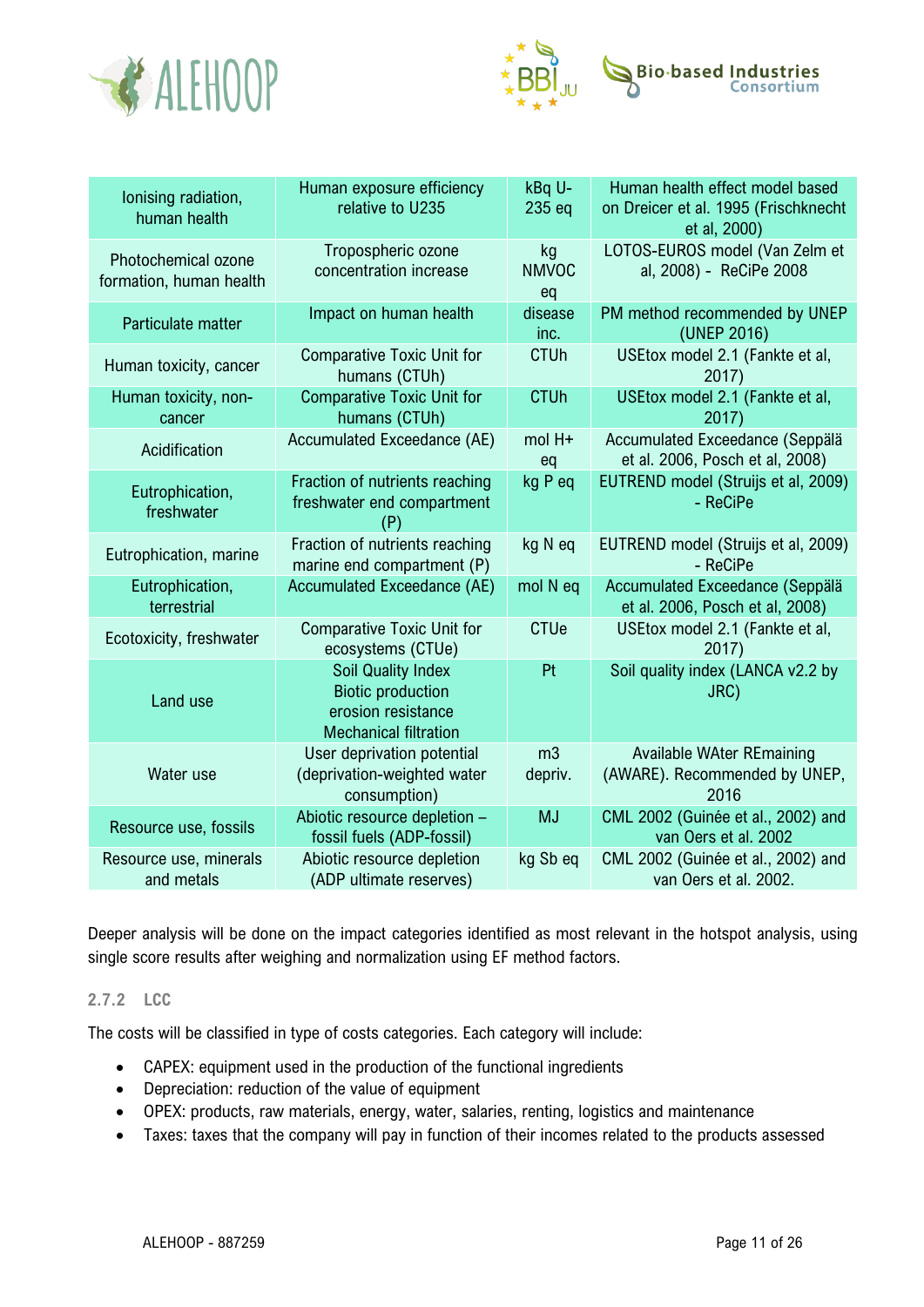



Then, the Net Present Value (NPV) will be calculated, considering all the costs along the lifetime, to estimate the final Levelised Cost of Production (LCOP). The LCOP will be the main indicator to evaluate the economic feasibility as it represents the minimum price of the product to equalize the costs along a lifetime pre-defined. The lifetime of the study will be 5, 10 or 20 years, depending on data quality and availability.

#### <span id="page-12-0"></span>**2.7.3 S-LCA**

First, a hotspot analysis using SHDB will be performed to evaluate the main hotspots. A literature review will be performed to identify most relevant indicators assessed in similar value chains. Ultimately, the impact categories will be extracted from Guidelines for Social Life Cycle Assessment of Products and Organizations by UNEP, 2020. The job creation/retention indicators have been included following the recommendations of the European Commission for BBI projects, which demands these indicators as a diagnosis to measure the impact of the project. The methodology selected to evaluate it is the one developed by Pillain et al., 2019, which uses Input-Output (IO) tables to assess the influence of one activity along the value chain:

➢ Hotspot analysis: all the impact categories and indicators used in SHDB will be considered, although only those accounting with more than 80% of the weighed impacts will be analysed with special focus. The damage and impact categories in the SHD are presented in [Table 2.](#page-12-1) The social issues included in SHDB have different influence in different impact categories.

<span id="page-12-1"></span>

| <b>Damage Category</b>                | <b>Impact category</b>     |
|---------------------------------------|----------------------------|
|                                       | Wage                       |
|                                       | Poverty                    |
|                                       | Child labor                |
|                                       | Forced labor               |
|                                       | <b>Excessive WkTime</b>    |
| <b>Labor Rights &amp; Decent Work</b> | Freedom of assoc           |
|                                       | Migrant labor              |
|                                       | Social benefits            |
|                                       | Labor Laws/Convs           |
|                                       | Discrimination             |
|                                       | Unemployment               |
| <b>Health &amp; Safety</b>            | Occ Tox & Haz              |
|                                       | Injuries & Fatalities      |
|                                       | <b>Indigenous Rights</b>   |
| <b>Human Rights</b>                   | <b>Gender Equity</b>       |
|                                       | <b>High Conflict Zones</b> |

Table 2. Damage category and impact categories included in SHDB.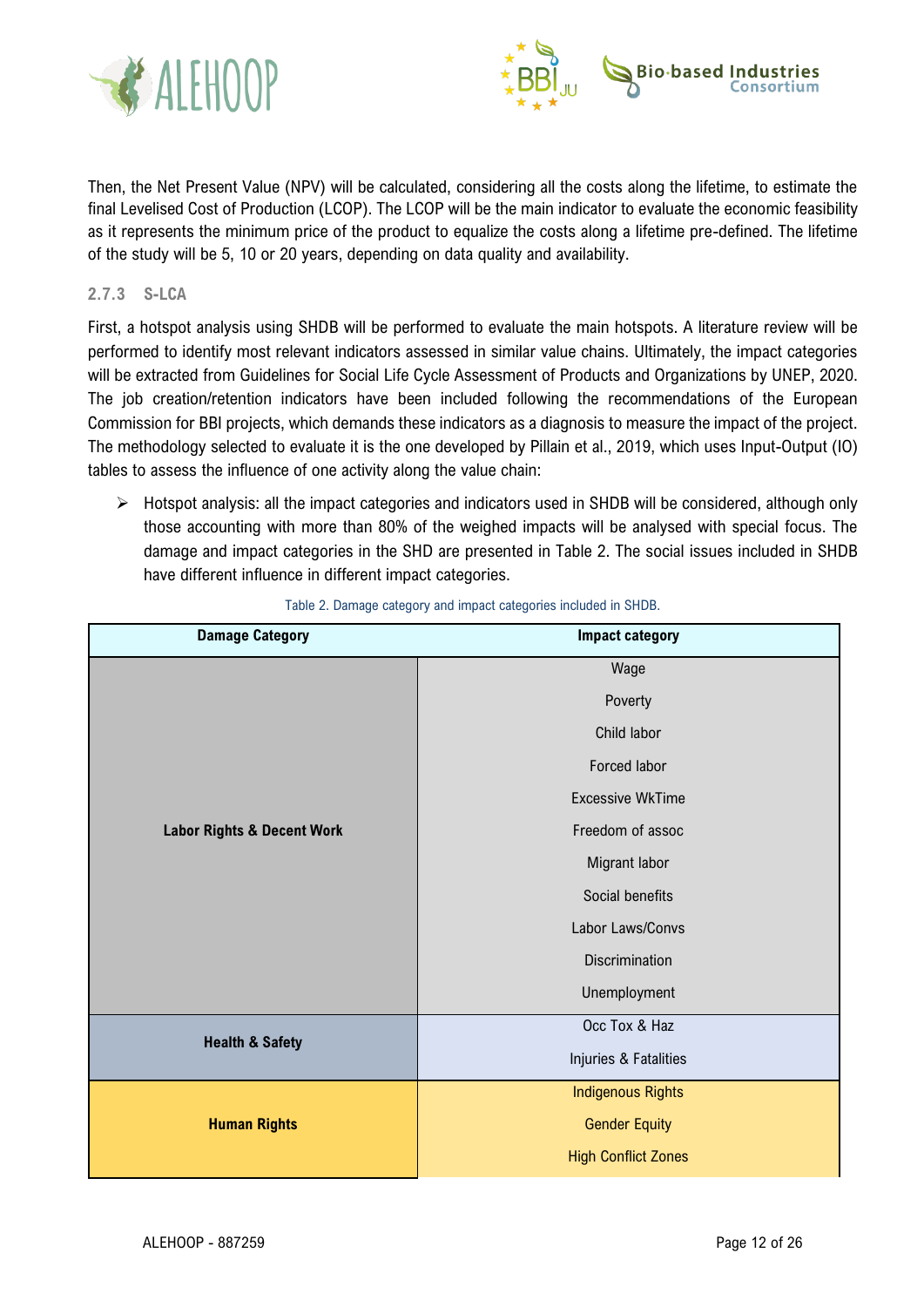



|                   | <b>Non-Communicable Diseases</b>      |  |
|-------------------|---------------------------------------|--|
|                   | <b>Communicable Diseases</b>          |  |
|                   | <b>Legal System</b>                   |  |
| <b>Governance</b> | Corruption                            |  |
|                   | Access to drinking water              |  |
|                   | <b>Access to Sanitation</b>           |  |
| <b>Community</b>  | <b>Children out of School</b>         |  |
|                   | <b>Access to Hospital Beds</b>        |  |
|                   | <b>Smallholder v Commercial Farms</b> |  |

- ➢ Job creation potential: the job creation potential will be divided in upstream jobs (direct and indirect) and jobs created within the production life cycle stage.
- ➢ Additional social information: the UNEP guidelines and current S-LCA methodologies are designed for products on the market and not products in the research and development phase. In consequence, in R&D projects, only few indicators and categories are suitable. A variety of factors determine the selection of categories and indicators for the social assessment: the location of economic activity, the system boundaries, the scope of the study and the availability of high-quality data. The selection also depends on the type of product and value chain to assess. In Alehoop, the selected indicator is the health and safety of users following the criteria set by RPSM, given the availability of documents and studies addressed to evaluate the benefits or harms to human health of proteins.

The categories and indicators selected shall be representative and valid to assess R&D projects. This consideration is important when selecting categories and indicators from recognised international methodologies, such as the ones developed by UNEP or by RSMP. Firstly, some concepts need to be defined:

- **Stakeholder category: "**cluster of stakeholders that are expected to have shared interests due to their similar relationship to the investigated product systems. Stakeholder categories provide a comprehensive basis foar the articulation of the subcategories. The proposed stakeholder categories are deemed to be the main group categories potentially impacted by the life cycle of the product" (Benoît et al., 2013).
- **Social topic:** social areas related to stakeholder groups that should be measured and assessed such as working hours, community engagement, child labour, etc. (Goedkoop, M.J.; de Beer, I.M; Harmens, 2020).
- **Performance indicator:** performance markers for each of the social topics, for example, number of working hours per week, minimum wage paid, etc. (Goedkoop, M.J.; de Beer, I.M; Harmens, 2020)

Table 3.Selected stakeholders, social topics and performance indicators (based on Goedkoop, M.J.; de Beer, I.M; Harmens, 2020).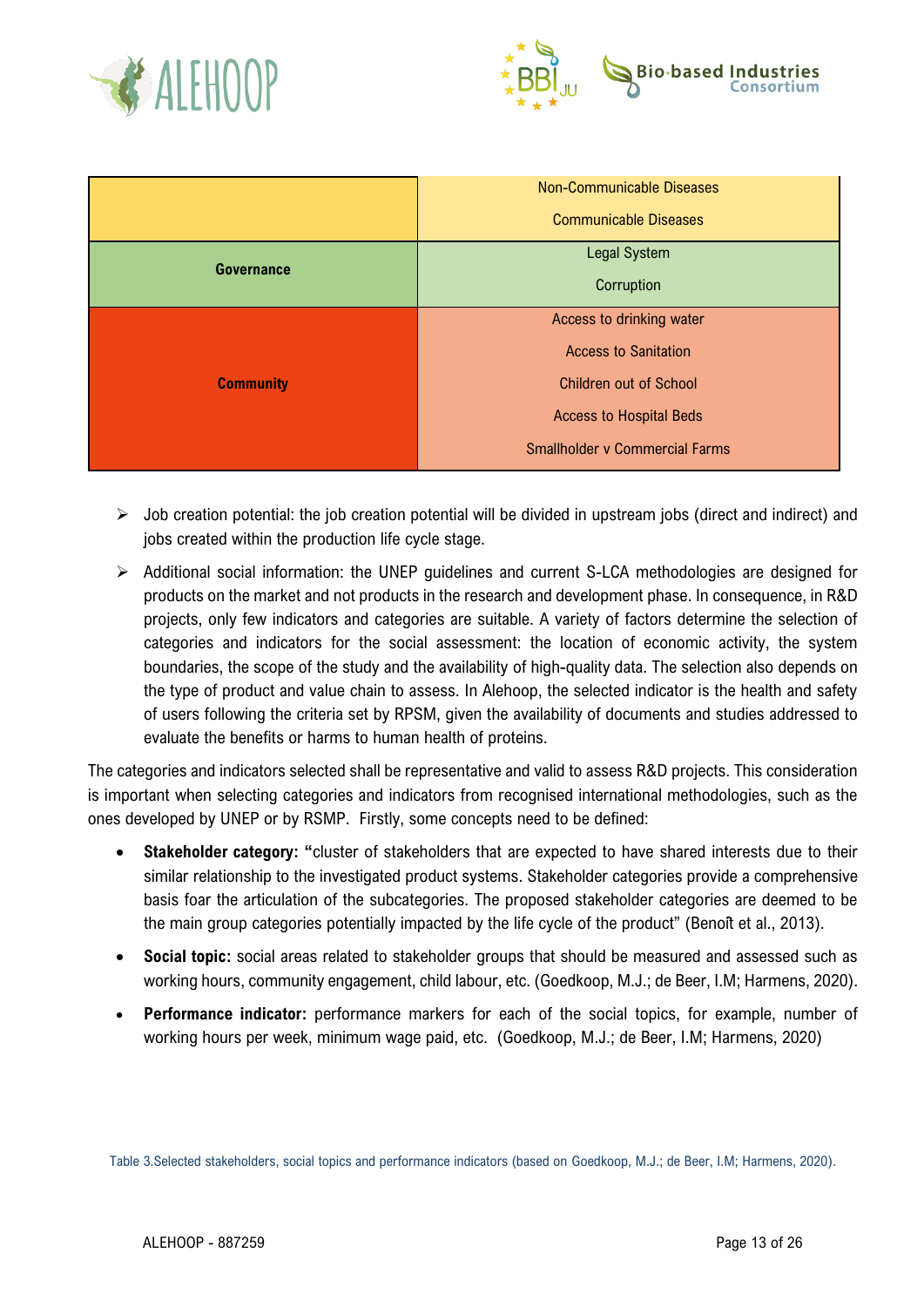



| <b>STAKEHOLDER</b> | <b>SOCIAL</b><br><b>TOPIC</b> | <b>DEFINITION</b>                                                                                                                                                                                                                                                                         | <b>PERFORMANCE</b><br><b>INDICATOR</b>                               | <b>DEFINITION</b> |
|--------------------|-------------------------------|-------------------------------------------------------------------------------------------------------------------------------------------------------------------------------------------------------------------------------------------------------------------------------------------|----------------------------------------------------------------------|-------------------|
| Consumers          | Health<br>and<br>safety       | Products are expected to perform their intended<br>functions satisfactorily and not pose a risk to<br>consumers' health and safety. This social topic<br>addresses both risks and the positive impacts that<br>products may have on the health and safety of the<br>end-users of products | Presence of certifications or labels<br>for the product/sites sector |                   |

In addition, some positive impacts could be addressed. Positive social impacts can be addressed in different ways, depending on the scenario that fits the better the types of positive impact according to UNEP, 2020.

In this methodology, type B positive social impacts will be considered. Product life cycles also create positive social impacts through their presence. Products generate impacts on employment, capacity building or infrastructure improvement. These impacts are positive if the company is present in a location and may disappear if there are modifications in the product life cycle, aimed at reducing other negative impacts.

## <span id="page-14-0"></span>**2.8 Treatment of multi-functionality**

Functionality will be dealt following the hierarchy described in ISO 14040 and ISO 14044. First, system expansion or sub-division will be used if possible. If this first approach is not feasible, physical allocation will be used unless economic allocation is preferred. In some cases, the products and co-products sharing some units of the production process have very different functions and mass allocation is not relevant anymore. For example, most food products from agriculture normally use economic allocation due to different function of waste streams, energy produced or final food product. In the case of seaweed production and harvest, the impacts of production are fully allocated to the main product (seafood). The harvesting impacts of seaweed harvest are allocated to different types of seaweed harvested (brown, green or red) using mass allocation.

## <span id="page-14-1"></span>**3 Life Cycle Inventory (LCI)**

One LCI will be developed to ask for the data for the LCSA.

The data will be collected from partners through physical interviews and/or online meetings and by using the LCI templates in excel format. The templates have been prepared by CONTACTICA and they are presented in annexes. Note that templates could be modified during the project if the processes suffer any change.

The data needs and sources are described in the following section for each assessment. There will always be two types of data: primary data and secondary data. Primary data are provided by the stakeholders involved in the protein extraction stage. Amounts of materials, energy, output streams (waste, emissions, products and coproducts), operational data (materials, quantities, duration, people involved, etc.) or data to describe the value chain are considered as primary data. Secondary data are obtained from generic databases and includes information that project partners are not able to provide accurately, like the emissions embodied in the materials used or inputs and outputs of downstream and upstream processes.

## <span id="page-14-2"></span>**3.2 Source of data**

## <span id="page-14-3"></span>**3.1.1 LCA**

The data required for the LCA will be obtained from the following sources: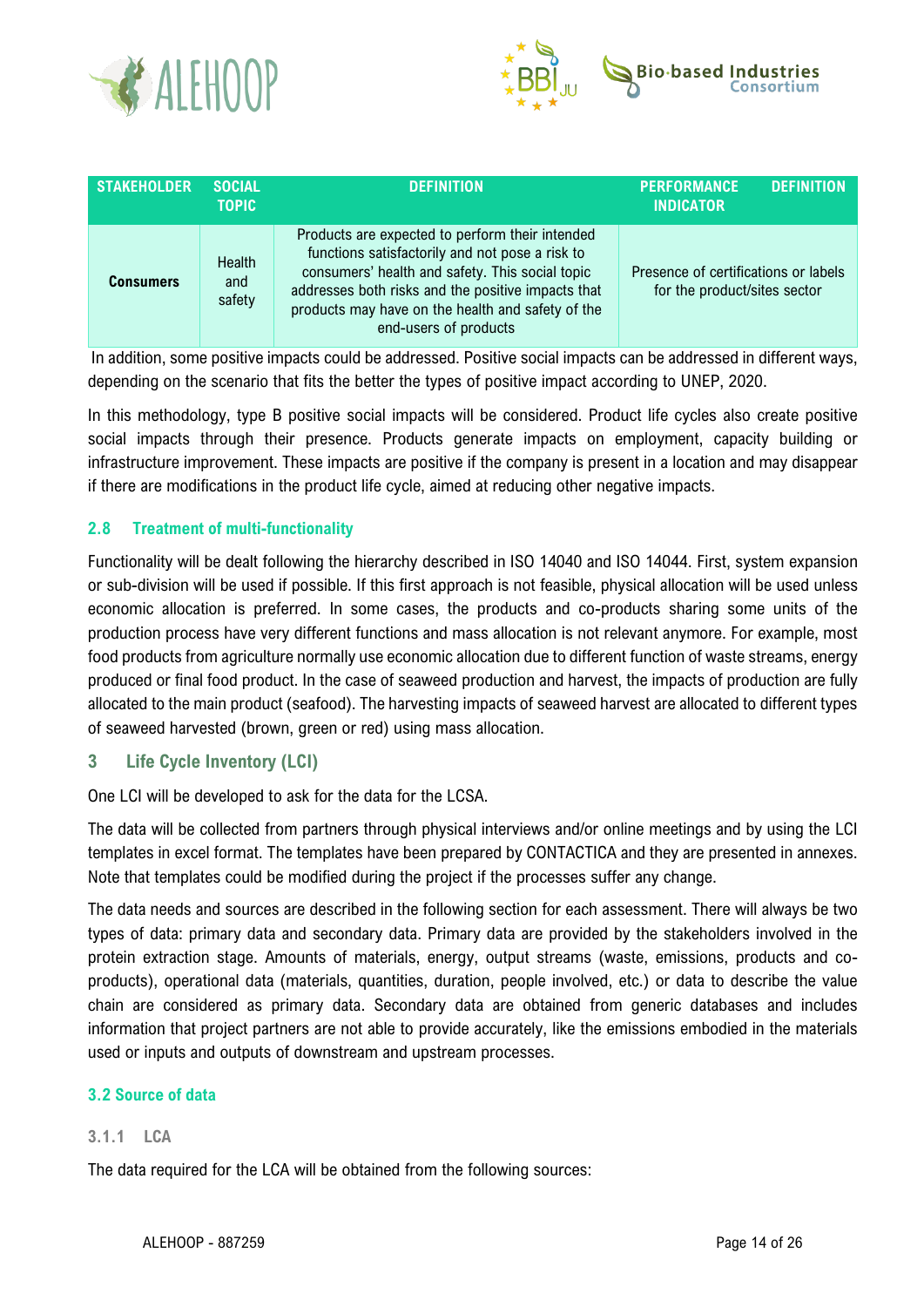



- Primary data: description of extraction process and value chain, including materials and energy used, amounts, input and output streams, waste streams management scenarios, delivery distance of products used, etc will be provided by partners involved. Data will be asked using the LCI templates found in Annex 1: LCI templates.
- Secondary data: LCA databases will be used to include the emissions associated to the use of materials, energy, industrial processes and transport. Ecoinvent, ELCD, Agribalyse, World Food Database and Industry data (World steel, Plastics Europe, etc) will be used as sources. Default scenarios for end of life or transport will be extracted from PEF guide when no data is available. Additional data can be sought in scientific literature if needed.

Data needed from partners for the LCA will be asked through the template found in Table A 1.

#### <span id="page-15-0"></span>**3.1.2 LCC**

Costs will be obtained from partners, who must fill the template from Table A 1. with actual cost data. When data is not available, market price will be used. Data concerning taxes or interest rates will be consulted with partners and compared to official indicators for the specific country in which the process takes place.

#### <span id="page-15-1"></span>**3.1.3 S-LCA**

During the hotspot analysis, the data obtained in the LCI regarding the costs of the inputs and services for the protein extraction will be used together with the SHDB.

Data used to evaluate job creation and job retention potential will be collected from partners (same data used in LCA and LCC) and from specific country data (IO tables).

Data needed for the assessment of the impact categories extracted from S-LCA methodologies and standards will be directly asked to partners. Data gaps will be filled with data from literature and secondary databases. All the sources previously identified are collected in Table 3.

**Table 4. Data sources for S-LCA.**

| <b>STAKEHOLDER</b> | SOCIAL TOPIC                      | <b>PERFORMANCE INDICATOR</b>                                         | <b>TYPE OF DATA</b><br><b>FOR ALEHOOP</b> | <b>SOURCE OF</b><br><b>DATA</b> |
|--------------------|-----------------------------------|----------------------------------------------------------------------|-------------------------------------------|---------------------------------|
| Consumers          | Health and<br>safety/Transparency | Presence of certifications or labels<br>for the product/sites sector | Primary                                   | Partner                         |

The data that need to be collected from partner, will be asked by sending the template found in Table A 2.

## <span id="page-15-2"></span>**4 Life Cycle Impact Assessment (LCIA)**

In this third step of the LCSA, the results will be extracted. The impacts will be classified into environmental impact categories (LCA), types of costs (LCC) and social indicators (S-LCA). The methods to calculate the impacts for different categories are presented below for each type of assessment.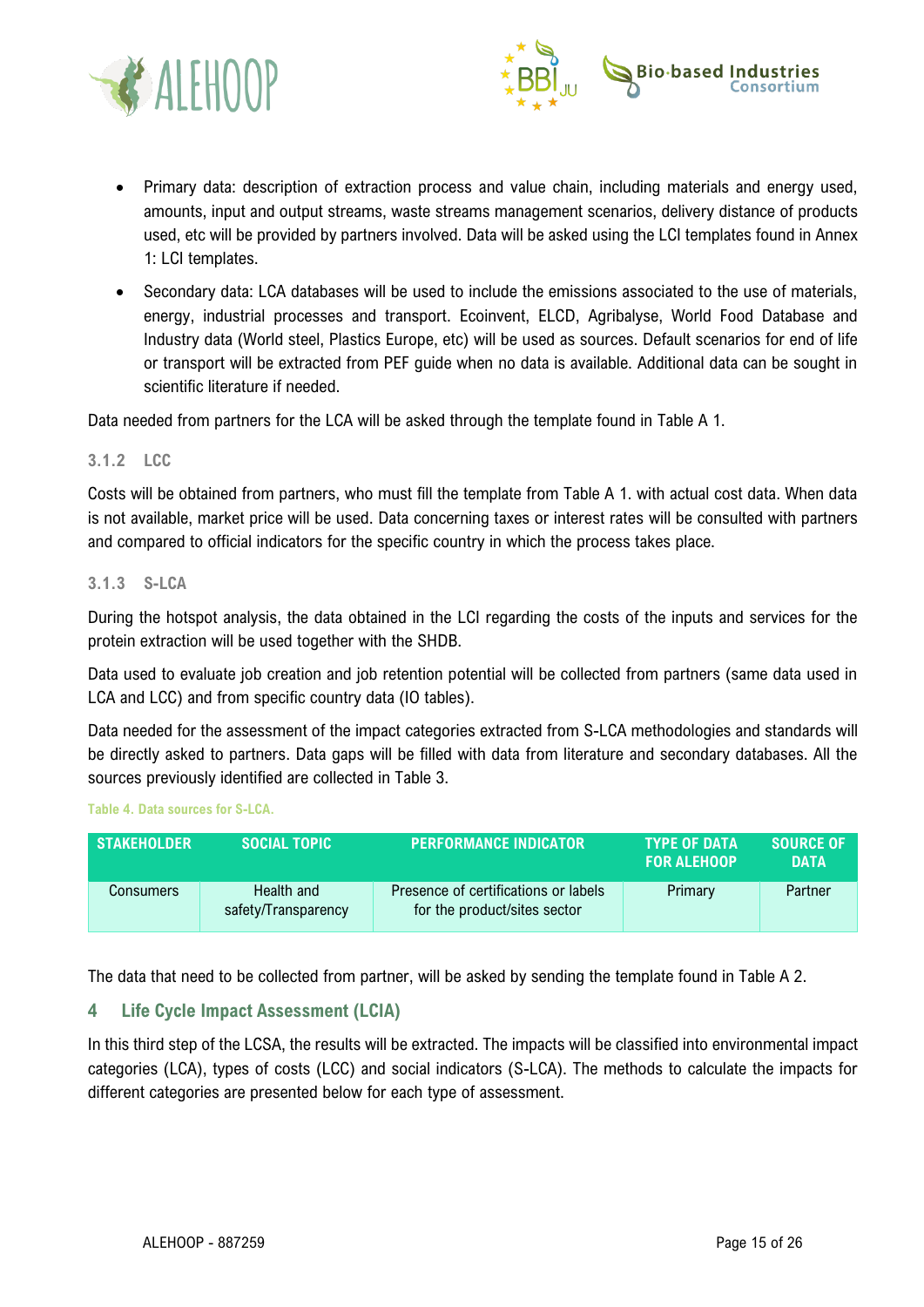



## <span id="page-16-0"></span>**4.1 LCA**

The LCIA method for the LCA will be EF method 3.0 for current scenarios analysis given that it uses the most updated LCIA methods for each category, selected by a panel of European experts. The emissions will be classified and characterized by the use of Characterization Factors (CFs) provided by the method. Normalization and weighting factors included in EF method will also be used to calculate single score results (excluding toxicity categories). The SimaPro software which includes the EF method 3.0 will be used. The categories and impact methods are gathered in Table 1.

## <span id="page-16-1"></span>**4.2 LCC**

The LCC will be based on the calculation of the Net Present Value (NPV) and the LCOP. This cost represents the value of the final product to equalize costs and sales in a pre-defined time framework. Only exceeding the LCOP, benefits can be obtained. It is a reference value to compare with market price of competence products.

The costs of all categories or type of costs (see section 2.7.2) will be used to calculate the Net Present Value (PV):

$$
NPV = \sum_{i=1}^{l} \frac{Costs}{(1+i)^{t}}
$$

*Costs:* annual operational costs and capital costs performed in year *t*.

$$
Costs = EBITDA + taxes
$$

 $EBITDA = CAPEX + OPEX + Maintenance + Sales$ 

*l:* lifespan defined: 5, 10 or 20 years.

*i*: nominal discount rate. It is assumed to be 5%, equal to the real discount rate. In consequence, the inflation is not considered.

*CAPEX*: it includes the cost of equipment used in the extraction processes.

*OPEX*: it includes workers, materials and utilities (water and energy).

## <span id="page-16-2"></span>**4.3 S-LCA**

The S-LCA impacts will be different for job creation and job retention potential and for the other impact categories selected (section [2.7\)](#page-10-3). Job creation potential will be evaluated using following formulas:

- $\triangleright$  Potential Jobs Created = (WH each input  $*$  G stock available)/FTE
- $\triangleright$  Gstock: t/year
- $\triangleright$  FTE (Full-time equivalent): h/year for all sectors
- $\triangleright$  WH input = f<sup>\*</sup>Y (h)
- $\triangleright$  Y: cost from inventory for all the inputs ( $\epsilon$ )
- $\triangleright$  f = S\*(I-A)<sup>-1</sup>
- ➢ S: direct working h/€
- ➢ (I-A)-1 : Input-Output tables for Spanish economy

Regarding the evaluation of categories and social topics included in specific S-LCA methodologies and standards, the impact assessment method will be based on a scale-based approach to identify social risks or hotspots. The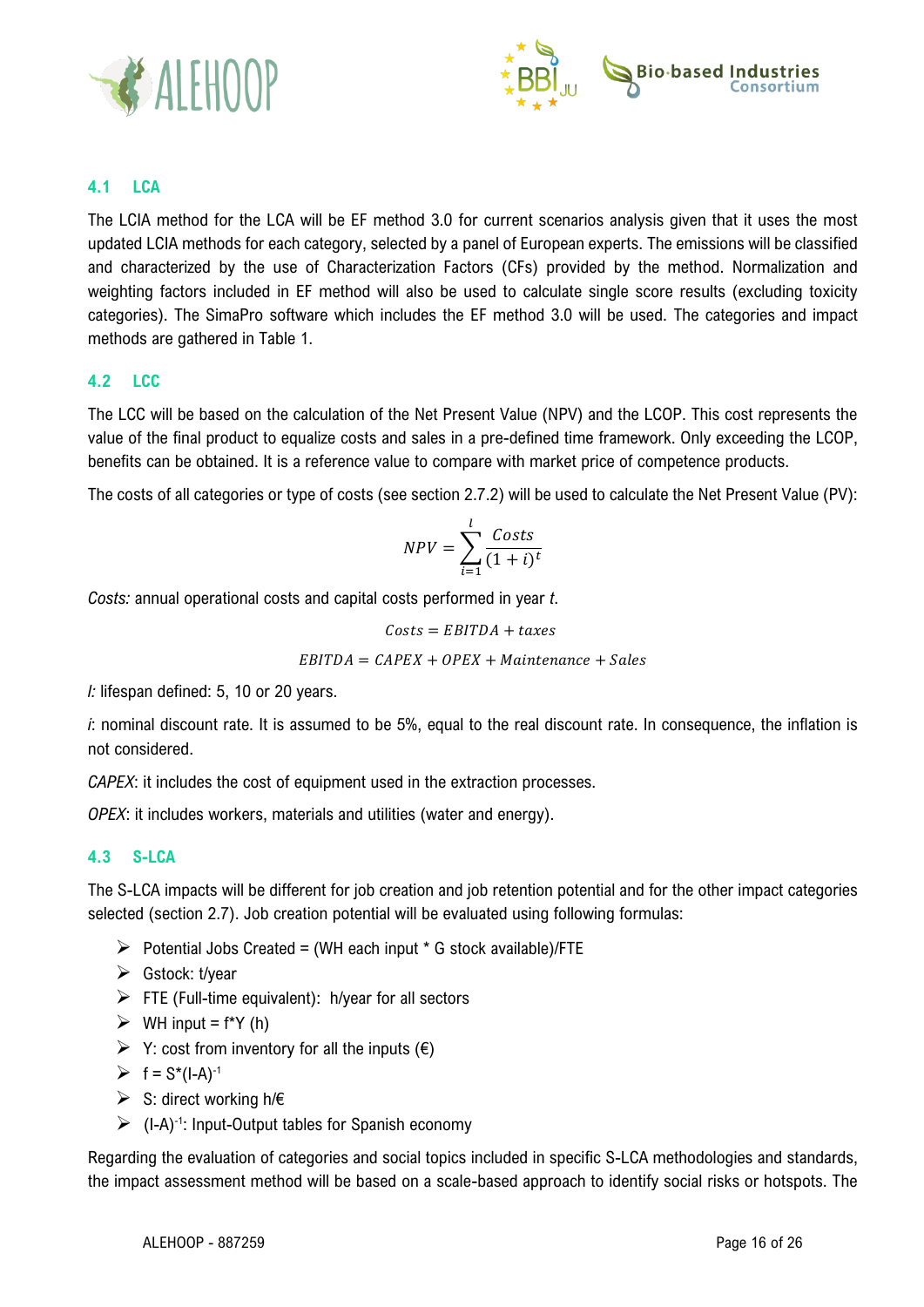



selected social topics will be assessed individually and no weighting will be applied to obtain a single score result. Every social topic result will be presented in terms of risks and scale levels. The scales levels are defined differently from (Goedkoop, M.J.; de Beer, I.M; Harmens, 2020) to (Maister et al., 2020). In both cases the highest risk corresponds to red colour and green corresponds to lowest risk.

In the methodology developed by Goedkoop et al. the scale levels go from -2 (highest risk and red colour) to +2 (green colour and lowest risk) (see Table 4). To identify the scale level, performance indicators need to be defined based on data collected from stakeholders and from secondary data sources. Several performance indicators can be used to identify the scale level. Some performance indicators are defined on quantitative approach, defining minimum or maximum values to fulfil the criteria, and other performance indicators are based on qualitative justifications.

| <b>Stakeholder</b>  | <b>Social</b>           | <b>Scale level description</b>                                                                                                                                                                                                                                                                                                                | <b>Performance indicator</b>                                                                                                                                                                                                                                                                                                                                                                                                                                                                                                                                                                                                                     | <b>Score</b> |
|---------------------|-------------------------|-----------------------------------------------------------------------------------------------------------------------------------------------------------------------------------------------------------------------------------------------------------------------------------------------------------------------------------------------|--------------------------------------------------------------------------------------------------------------------------------------------------------------------------------------------------------------------------------------------------------------------------------------------------------------------------------------------------------------------------------------------------------------------------------------------------------------------------------------------------------------------------------------------------------------------------------------------------------------------------------------------------|--------------|
| group /<br>category | topic                   |                                                                                                                                                                                                                                                                                                                                               |                                                                                                                                                                                                                                                                                                                                                                                                                                                                                                                                                                                                                                                  |              |
|                     |                         | There is solid science-<br>based evidence that normal<br>use of the product can<br>contribute very significantly<br>to a better health and safety<br>AND the product or service<br>is marketed and managed<br>in such a way that it does<br>reach the most vulnerable<br>groups who would benefit<br>most from this product and<br>service.   | The evidence must contain two parts:<br>Scientific evidence or opinions from independent<br>$\bullet$<br>experts or independent organisations that are<br>specialised in this area, confirming the product<br>has properties that can significantly improve the<br>health and safety of users<br>Opinions from independent experts who confirm<br>$\bullet$<br>that the product indeed is marketed and<br>managed in such a way that it reaches the most<br>vulnerable groups<br>In a B2B situation a description of the efforts to<br>design components and/or support the design of the<br>final product that contributes to this achievement. | $+2$         |
| <b>Users</b>        | Health<br>and<br>Safety | The company has a dossier<br>or other evidence that<br>shows how the product or<br>service<br>has<br>been<br>successfully designed to<br>create<br>maximum<br>a<br>contribution to health and<br>safety of the user and that<br>the recommended use of<br>the product contributes to a<br>better health and safety for<br>the intended users. | A dossier or evidence that contains elements such<br>as:<br>The company has assessed how the product<br>$\bullet$<br>can optimise or harm the health and safety<br>of the user; for instance, through reduction<br>of salt, saturated fats or calories, or<br>significantly improved ergonomics.<br>The product developers have a verifiable<br>$\bullet$<br>audit trail on the efforts and decisions to<br>optimise the health and safety of the user.<br>In a B2B situation a description of the efforts to<br>design components and/or support the design of the<br>final product that contributes to this achievement                        | $+1$         |
|                     |                         | The normal use product<br>and the way it is marketed<br>managed does not<br>and<br>significant<br>any<br>have<br>detrimental effect on the                                                                                                                                                                                                    | Absence of verifiable claims by authorities, consumer<br>organisations and user groups that there is a<br>significant detrimental health and safety impact (for<br>B2B and B2C situations).                                                                                                                                                                                                                                                                                                                                                                                                                                                      | $\mathbf 0$  |

Table 5. Scale reference impact assessment method. Health and safety of users.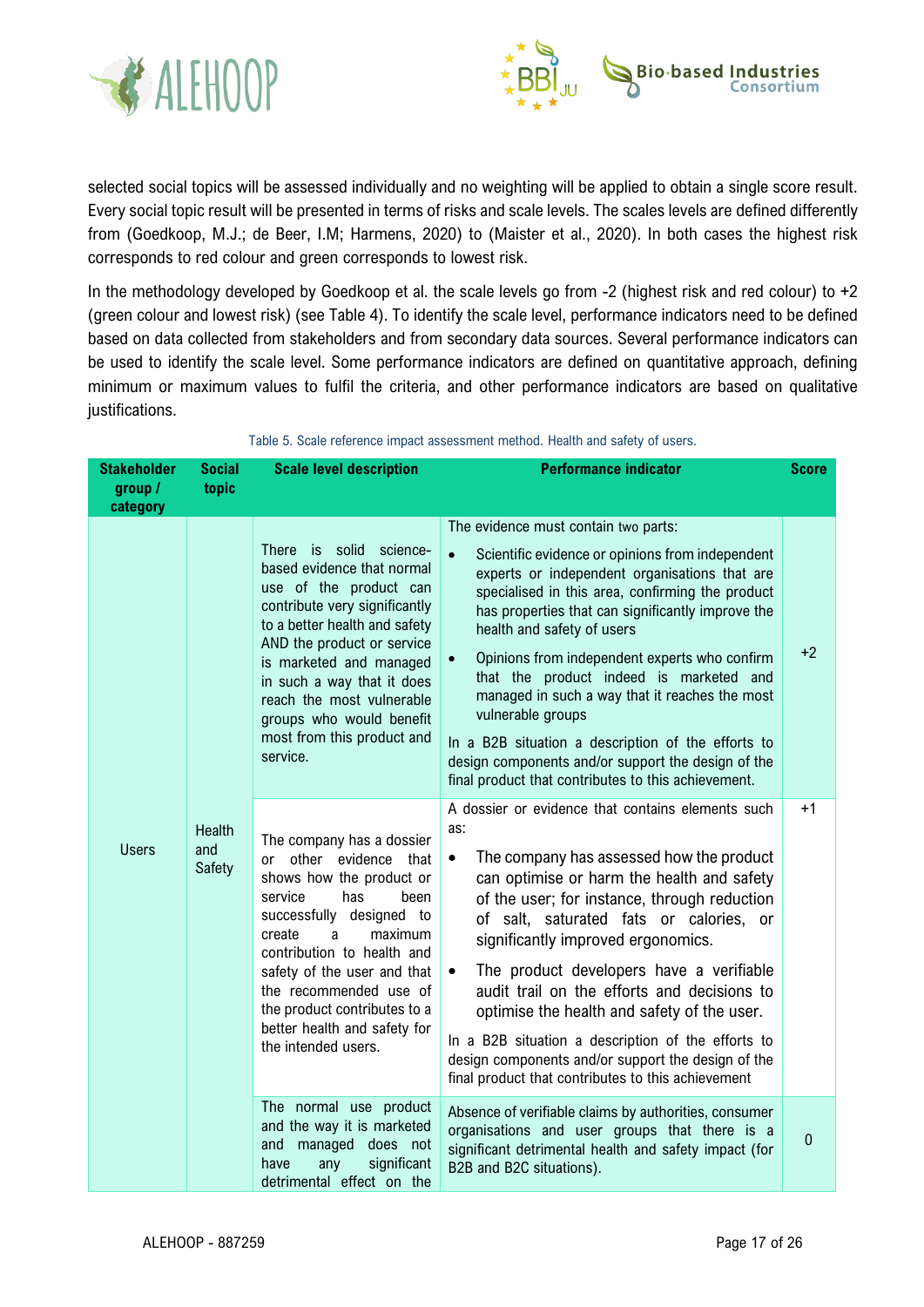



|  | health and safety of the<br>user.                                                                                                                                                                                                                                                  | Reports from authoritative sources that confirm there<br>is no or a negligible health impact, in the way the<br>product is used (for B2B and B2C situations)                                                                                                                                                                                                                                                                            |      |
|--|------------------------------------------------------------------------------------------------------------------------------------------------------------------------------------------------------------------------------------------------------------------------------------|-----------------------------------------------------------------------------------------------------------------------------------------------------------------------------------------------------------------------------------------------------------------------------------------------------------------------------------------------------------------------------------------------------------------------------------------|------|
|  | The normal use of the<br>product has negative health<br>or safety impacts, but the<br>producer has developed a<br>corrective action plan to<br>improve the product and to<br>influence the way the<br>product is used in order to<br>significantly reduce the<br>negative impacts. | Verifiable information that the health and safety issue<br>is recognised by the company and that the product<br>and the way it is managed and marketed is being<br>improved with a clear and credible timeline<br>In a B2B context: verifiable information that the health<br>and safety issue is recognised and that the<br>component or ingredient and the way it is applied is<br>being improved with a clear and credible timeline. | -1   |
|  | Any use of the product has<br>direct negative health or<br>safety impacts on short or<br>long term.                                                                                                                                                                                | Reports from consumer organisations, NGOs,<br>watchdogs and authorities that describe the negative<br>impacts<br>The product does not conform to the legal<br>requirements and is not approved by the authorities.                                                                                                                                                                                                                      | $-2$ |

In conclusion, each social topic will be assessed individually and no aggregation or weighting of results will be performed, due to low robustness of methods and lack use of this approach by the industry stakeholders who tested the methodology developed by The Roundtable for Product Social Metrics. Each social topic result will represent a risk (higher or lower) according to the criteria described by the methodology in which the indicator was obtained from.

## <span id="page-18-0"></span>**5 Interpretation of results**

An individual interpretation will be performed and the final conclusions will interconnect the results of the three assessments.

## <span id="page-18-1"></span>**5.1 LCA**

The environmental impact results will be interpreted throughout a hotspot analysis. The **hotspot analysis** is a methodology to interpret the LCA results according to the PEF Guide. It aims to identify the most relevant impact categories, stages, processes and elementary flows of the life cycle of a product or activity. The definition of most relevant relies on the 80% criteria, i.e., the most relevant impact categories, stages, processes and elementary flows are those which contribute to the greatest 80% of the normalized and weighed impacts. The following steps must be followed to do a hotspot analysis:

- 1) First, characterized results are calculated by classification and using characterization factors to obtain the results for each impact category.
- 2) The categories related to toxicity impacts are excluded due to the low robustness of their characterization factors.
- 3) The remaining impact categories results are normalized to the average global person emissions for each impact category (EF method normalization factors).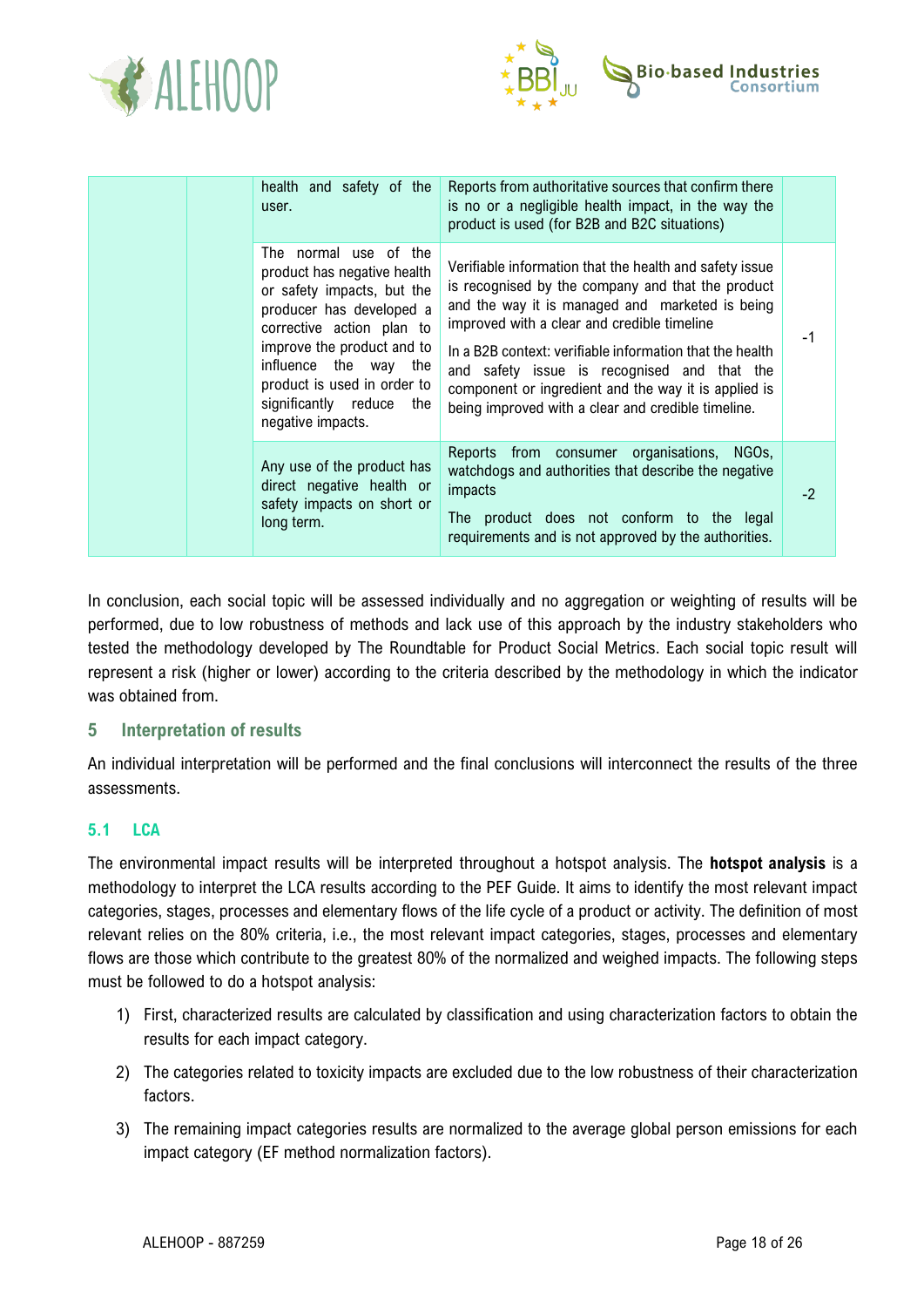



- 4) Then, the impacts are weighted using the weighting impacts provided by the European Commission (EF method), converting all the results into one common unit (points).
- 5) The results are sorted from greatest to lowest and the greatest values are summed until the greatest 80% of the impacts is achieved. The impact categories which results are part of this 80%, are considered as most relevant impact categories.
- 6) The same methodology is used to identify the most relevant stages for each most relevant impact category and the most relevant processes and elementary flows.
- 7) In this study, the most relevant elementary flows will not be identified due to the final application of this LCA. The stakeholders involved and parties interested in this LCA do not have influence on the elementary flows although they have it on the processes, that is why the hotspot analysis identify the most relevant impact categories, stages and processes.

## <span id="page-19-0"></span>**5.2 LCC**

A similar criterion than the established for the LCA will be used for the economic analysis. The same threshold of 80% will be used to identify the most relevant costs, i.e., the types of cost with highest contribution within the whole-time framework of the assessment.

In addition, the feasibility of the processes can be evaluated in terms of NPV and Internal Rate of Return (IRR).

The results of LCOP will be interpreted comparing them with current competitors' price in the market. In addition, interviews with protein producers and food and feed matrices producers will be performed to evaluate the LCOP towards a final market price.

Also, sensitivity analysis on certain parameters with higher uncertainty will be performed to evaluate different scenarios.

#### <span id="page-19-1"></span>**5.3 S-LCA**

Job creation and job retention potential will be interpreted considering the amount of feedstock available and the potential production with the developed extraction processes. Also, the hotspot analysis results performed with SHDB and by literature review will be assessed using a hotspot analysis perspective, as used for LCA and LCC.

Regarding the impacts in categories from specific S-LCA methodologies, the results will be interpreted in function of the quality of data. A data quality assessment will be performed according to the criteria defined by UNEP (see [Table 6\)](#page-19-2).

|  | Table 6. Data quality assessment criteria and score description (Benoît Norris et al., 2020). |
|--|-----------------------------------------------------------------------------------------------|

<span id="page-19-2"></span>

| Score:<br>ט וטטי |  |  |  |
|------------------|--|--|--|
|                  |  |  |  |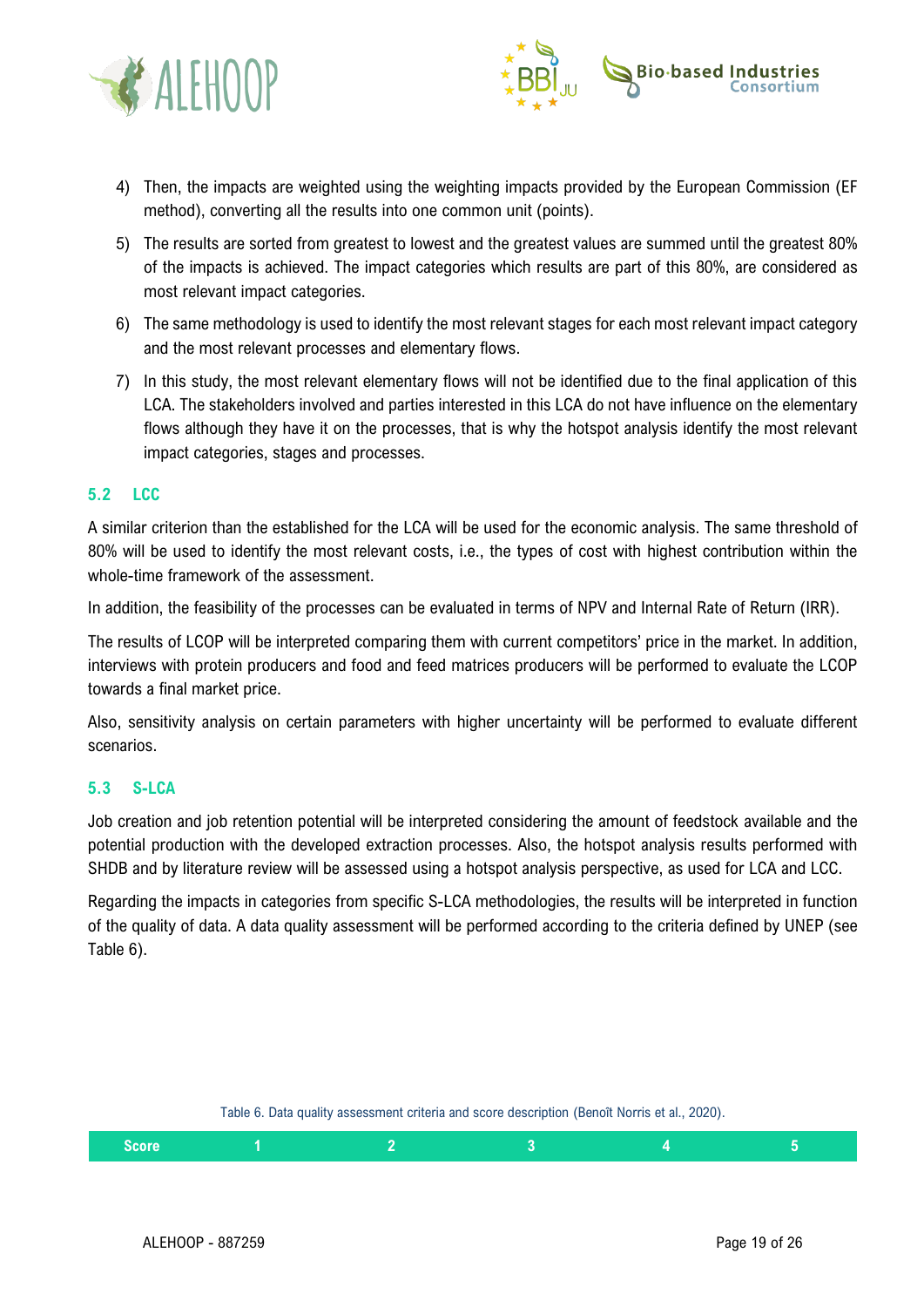



| <b>Reliability of</b><br>the source(s)     | Statistical study,<br>or verified data<br>from primary data<br>collection<br>from<br>several sources | Verified data from<br>data<br>primary<br>collection from one<br>single<br>source<br>$-$ or<br>non-verified<br>data<br>from<br>primary<br>or<br>data<br>sources,<br>from<br>recognized<br>secondary sources | Non-verified<br>data<br>partly<br>based<br>on<br>assumptions<br><b>or</b><br>data<br>from<br>non-<br>recognized sources                                                                         | Qualified estimate<br>(e.g. by expert)                                                                                                             | Non-qualified<br>estimate<br><b>or</b><br>unknown origin                                                                                 |
|--------------------------------------------|------------------------------------------------------------------------------------------------------|------------------------------------------------------------------------------------------------------------------------------------------------------------------------------------------------------------|-------------------------------------------------------------------------------------------------------------------------------------------------------------------------------------------------|----------------------------------------------------------------------------------------------------------------------------------------------------|------------------------------------------------------------------------------------------------------------------------------------------|
| <b>Completeness</b><br>conformance         | Complete data for<br>country-specific<br>sector/ country                                             | Representative<br>selection<br>0f<br>country-specific<br>sector / country                                                                                                                                  | Non-representative<br>selection, low bias                                                                                                                                                       | Non-<br>representative<br>selection,<br>unknown bias                                                                                               | Single data point /<br>completeness<br>unknown                                                                                           |
| <b>Temporal</b><br>conformance             | Less than 1 year<br>of difference to<br>the time period of<br>the dataset                            | Less than 2 years of<br>difference to the<br>time period of the<br>dataset                                                                                                                                 | Less than 3 years of<br>difference to the<br>time period of the<br>dataset                                                                                                                      | Less than 5 years<br>of difference to<br>the time period of<br>the dataset                                                                         | of<br>data<br>Age<br>unknown or data<br>with more than 5<br><sub>of</sub><br>years<br>difference to the<br>time period of the<br>dataset |
| Geographical<br>conformance                | Data from same<br>geography<br>(country)                                                             | Country with similar<br>conditions<br>or<br>average of countries<br>with<br>slightly<br>different conditions                                                                                               | Average<br>of<br>countries<br>with<br>different<br>conditions,<br>geography<br>under<br>study included, with<br>share,<br>large<br>or<br>with<br>country<br>different<br>slightly<br>conditions | Average<br>οf<br>countries<br>with<br>different<br>conditions,<br>under<br>geography<br>study<br>included,<br>with small share,<br>or not included | Data<br>from<br>unknown<br>or<br>distinctly<br>different regions                                                                         |
| <b>Further</b><br>technical<br>conformance | Data from same<br>technology<br>(sector)                                                             | similar<br>from<br>Data<br>sector, e.g. within<br>the same sector<br>hierarchy,<br>or<br>average of sectors<br>with<br>similar<br>technology                                                               | Data from slightly<br>different sector, or<br>average of different<br>sectors,<br>sector<br>under<br>study<br>included, with large<br>share                                                     | Average<br>0f<br>different sectors,<br>sector under study<br>included,<br>with<br>small share, or not<br>included                                  | Data<br>with<br>unknown<br>technology<br>$\sqrt{1}$<br>sector or from<br>distinctly<br>different sector                                  |

A score will be obtained for every data collected by doing the average of all criteria. Subsequently, the average score among all the results for all data used will serve as reference to estimate the quality of results for every social topic.

Finally, all the conclusions from LCA, LCC and S-LCA will be interpreted together. All the hotspots will be compared to identify the origin of sources and provide recommendations to avoid burden shifting among categories and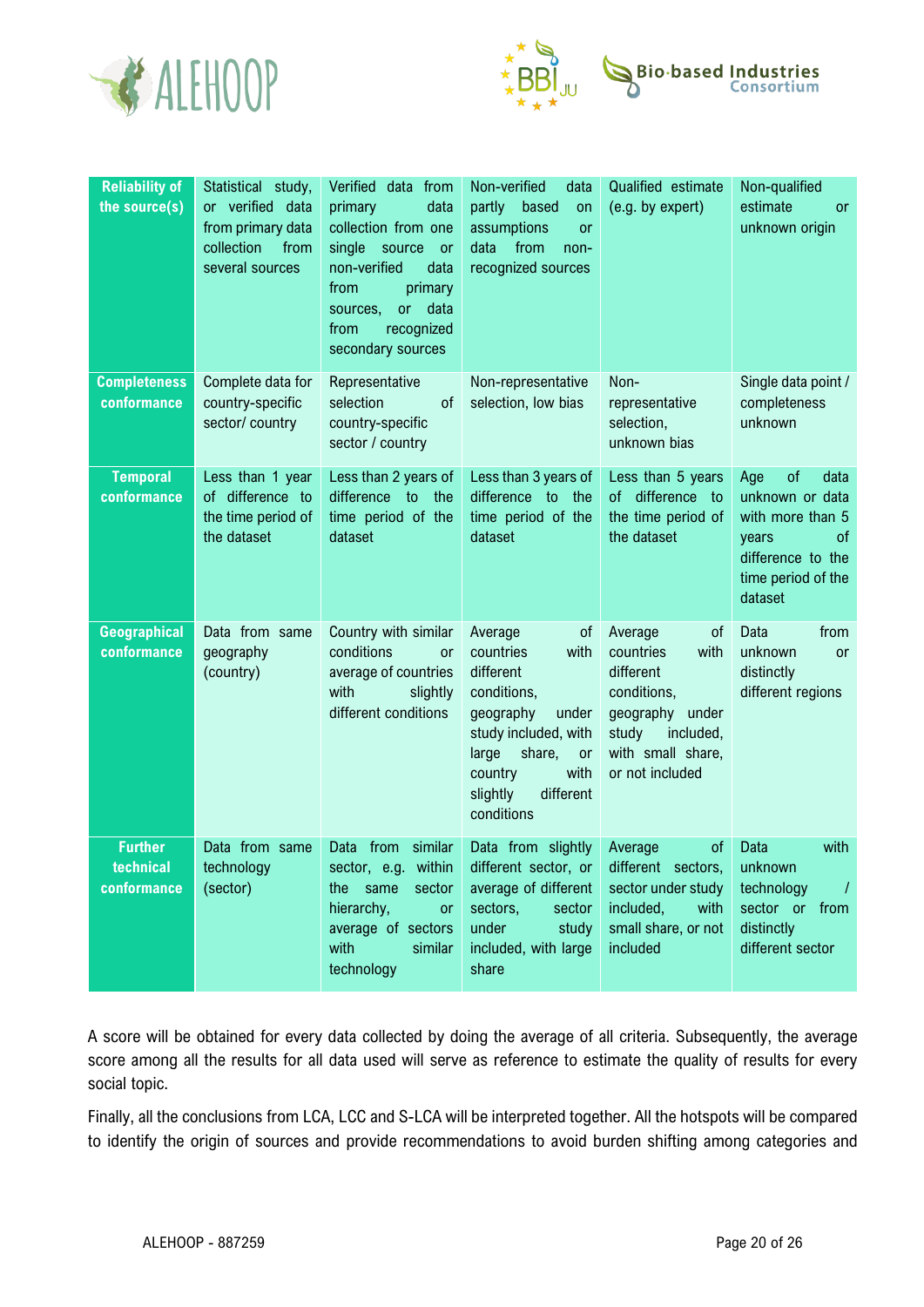



pillars of sustainability. This means that no decision to improve the environmental performance should compromise the social or economic performance of the process in the upscaling.

## <span id="page-21-0"></span>**6 Eco2des tool**

The scaling-up process will be evaluated using the tool developed in CONTACTICA by an Industrial PhD program financed by the Community of Madrid (Spain) in 2017 (García-Casas, M. et al. 2020). The LCA, LCC and S-LCA methodologies previously described will be embedded into the tool, which will link them with the virtual plant simulation of the ALEHOOP process. Then, a multi-objective optimization problem will be defined and resolved using genetic algorithms to optimize technical, economic, environmental and social indicators.

#### <span id="page-21-1"></span>**6.1 Introduction.**

Industry is a key sector to achieve worldwide sustainability with a prosperous society, with a modern, resourceefficient and competitive economy; and where there are no net emissions of greenhouse gases. Therefore, new value chains must be studied and developed, as well as, the current ones must be optimized in terms of sustainable key performance indicators. However, during the development of new innovative processes, there are no industrial data that can support any life cycle assessment, LCA, or life cycle cost, LCC, analysis, which gives rise to numerous trial-and-error phases during technology upscaling, exorbitantly increasing time-to-market and costs, while achieving solutions that may not be optimized or, even, feasible in sustainable terms.

Predictive models and process simulations, however, are able to compute, through physicochemical relationships, the behaviour of that technology under development at industrial scale and formulate scenarios for environmental or cost optimization. Even so, process simulation, LCA and LCC methodologies are well structured and there are many options of commercial software specialized in these areas. Nowadays, at the best of our knowledge, there is no current research combining them in a holistic way for their application in the economic and environmental optimization of any industrial design of process under research and/or development. With this premise, the **eco2des** framework was born. It is an object-oriented Python framework for sustainability-based optimization of industrial processes. The tool takes advantage of the full feature set of Python, such as its facilities for fast prototyping and the several available libraries for data processing, data analysis, scientific computing and data visualization. **Eco2des** is a descriptive tool, which documents life cycle inventories and characterizes them through their environmental impact and associated costs. It is a predictive tool, since it uses as inputs physicochemical models for process simulation in the research phase; and adaptive, since it automates process design selections based on multi-objective optimization algorithms. As a result, the framework is able to take a process simulation, such an aspen plus file (Figure 1), linking it with a LCA and a LCC models and optimize its sustainable objectives changing operational variables, topology or supply chain decisions.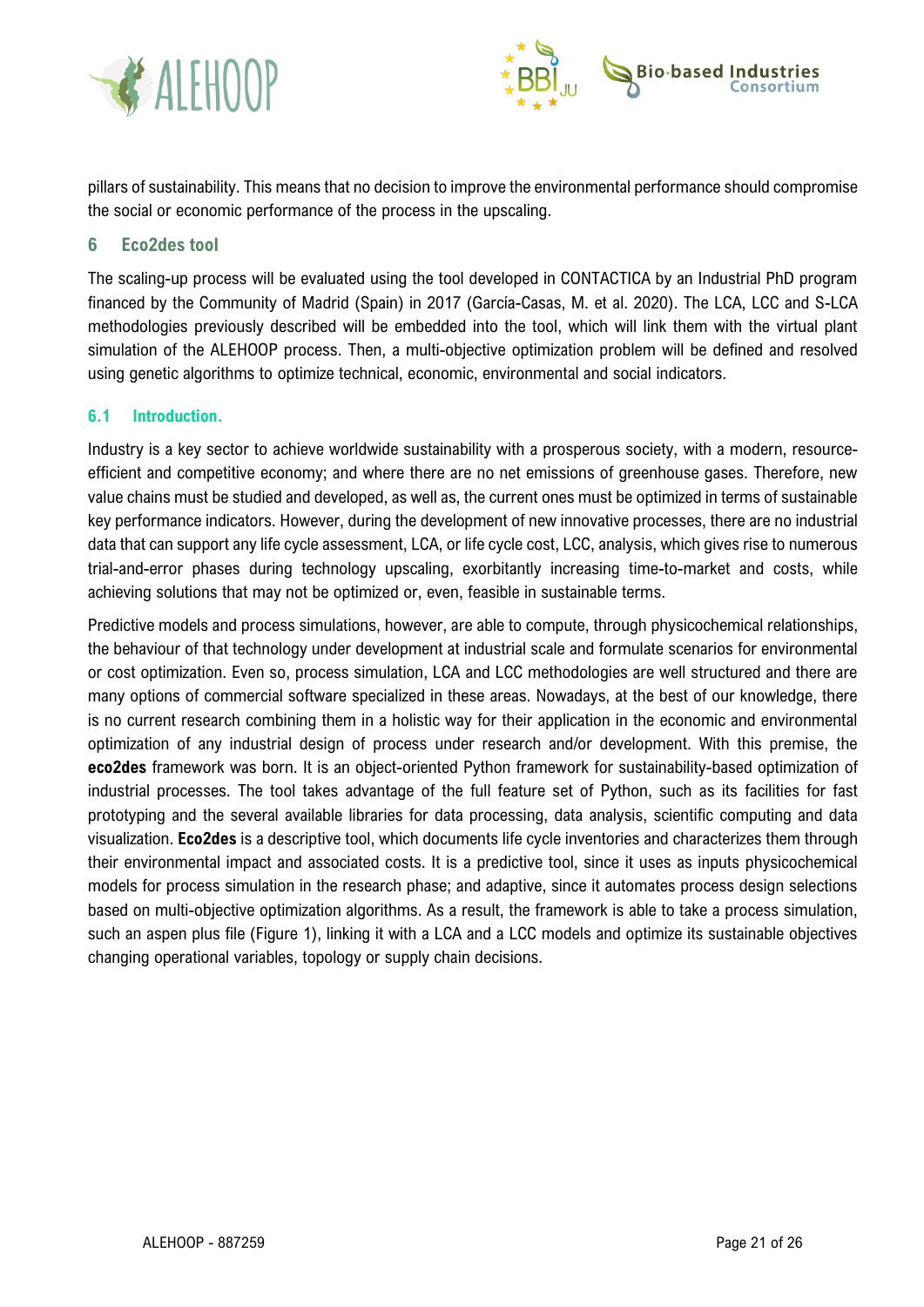





Figure 4. eco2des concept

## <span id="page-22-0"></span>**6.2 Process modelling design and plantwide simulation methodology.**

The aim of this task is to generate feasible and industrially realistic basis, information/data to optimize the ALEHOOP concept before scaling it up to a real plant.

All the processes steps will be explicitly modelled and considered in the simulation by CONTACTICA. For each of the steps a first-principles based predictive model will be selected to simulate the physical, chemical and biological phenomena taking place. Moreover, when necessary, machine learning techniques will be applied to develop predictive regression models.

Finally, these models will be implemented in a plant wide simulation built in Aspen Plus software, in which downstream processes will be also considered to perform mass and energy balances according to target scaleup capacity. The simulation will provide inventory data in different scales to perform subsequent LCSA studies and to solve multi-objective optimization problems.

## <span id="page-22-1"></span>**6.3 Life Cycle Sustainability Assessment methodology.**

In order to preserve the harmony between LCSA of reference systems, simulated processes and real plant analysis, the LCSA methodology implemented in **eco2des** will be analogue to that described below Section 6.3.1.1. The data used for simulation and optimization will be collected from partners using data collected in templates found in Annex 1: LCI templates.

#### <span id="page-22-2"></span>**6.3.1 Multi-objective optimization methodology.**

First, sustainable key performance indicators (S-KPI) will be defined as objectives of the optimization problem:

- Environmental objective: Those shown in Table 1 normalized and weighted into a single score following the PEF methodology.
- Economic objective: NPV of the ALEHOOP bio-process.
- Social objectives: job creation potential.

After the definition of the optimization objectives, key operational and value chain variables will be identified carrying out sensitivity analysis in the virtual plant and value chain models developed. Then, their boundaries and principal constraints will be defined.

For solving multi-objective optimization problems finding reasonable solutions, **eco2des** offers a set of different genetic algorithms. In this case study, multi-objective evolutionary algorithm with decomposition, MOEA/D, (Zhang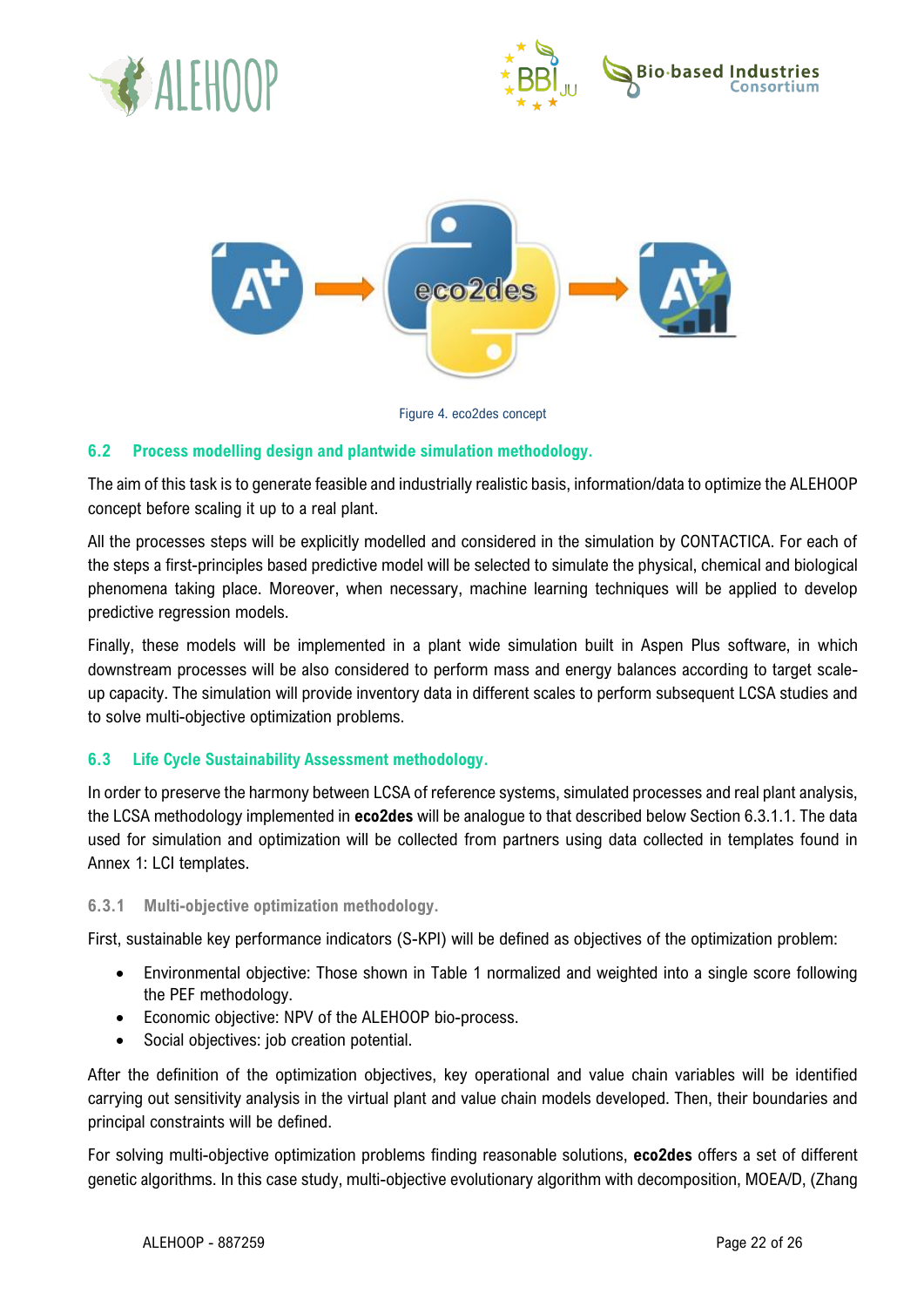



and Li, 2007) and non-dominated sorting genetic algorithm II, NSGA-II, (Deb et al., 2002) will be used to find the Pareto front of the problem, in which a set of solutions will be presented. Between them, that which better fulfils the KPIs of the call will be selected as optimal solution to be tested and scaled-up in real plants.

- <span id="page-23-0"></span>**7 References**
- Benoit, C., Mazijn, B., United Nations Environment Programme., CIRAIG., Interuniversity Research Centre for the Life Cycle of Producs, P. and S., & Canadian Electronic Library. (2013). *Guidelines for social life cycle assessment of products*.
- Benoît Norris, C., Traverso, M., Neugebauer, S., Ekene, E., Schaubroeck, T., Russo Garrido, S., Berger, M., Valdivia, S., Lehmann, A., Finkbeiner, M., Arcese, G., & UNEP. (2020). Guidelines for Social Life Cycle Assessment of Products. *Management*, *15*(2), 104. http://www.unep.fr/shared/publications/pdf/DTIx1164xPAguidelines\_sLCA.pdf
- Goedkoop, M.J.; de Beer, I.M; Harmens, R. . P. S. D. M. A. F. A. L. H. D. I. D. V. A. M. E. M.-F. C. A. I. R. U. S. M. H. M. C. T. A. J.-F. V. A. W. (2020). *Handbook for Product Social Impact Assessment*. *5th editio*.
- ISO. (2006a). *14040 Environmental management — Life cycle assessment — Principles and framework*.
- ISO. (2006b). *Iso 14044 Environmental Management. Life Cycle Assessment. Requirements and Guidelines. 3*(571), 16. http://tienda.icontec.org/brief/NTC-ISO14044.pdf
- Kloepffer, W. (2008). Life cycle sustainability assessment of products. In *International Journal of Life Cycle Assessment* (Vol. 13, Issue 2). https://doi.org/10.1065/lca2008.02.376
- Maister, K., Di Noi, C., Ciroth, A., & Srocka, M. (2020). *PSILCA v.3*.
- Pillain, B., Viana, L. R., Lefeuvre, A., Jacquemin, L., & Sonnemann, G. (2019). Social life cycle assessment framework for evaluation of potential job creation with an application in the French carbon fiber aeronautical recycling sector. *International Journal of Life Cycle Assessment*, *24*(9), 1729–1742. https://doi.org/10.1007/s11367-019-01593-y
- Swarr, T. E., Hunkeler, D., Klöpffer, W., Pesonen, H. L., Ciroth, A., Brent, A. C., & Pagan, R. (2011). Environmental life-cycle costing: A code of practice. *International Journal of Life Cycle Assessment*, *16*(5), 389–391. https://doi.org/10.1007/s11367-011-0287-5
- United Nations Environmental Program (UNEP). (2011). *Towards a Life Cycle Sustainability Assessment*. https://doi.org/DTI/1412/PA
- Zampori, L., & Pant, R. (2019). Suggestions for updating the Product Environmental Footprint (PEF) method. In *JRC Technical Repports*. https://doi.org/10.2760/424613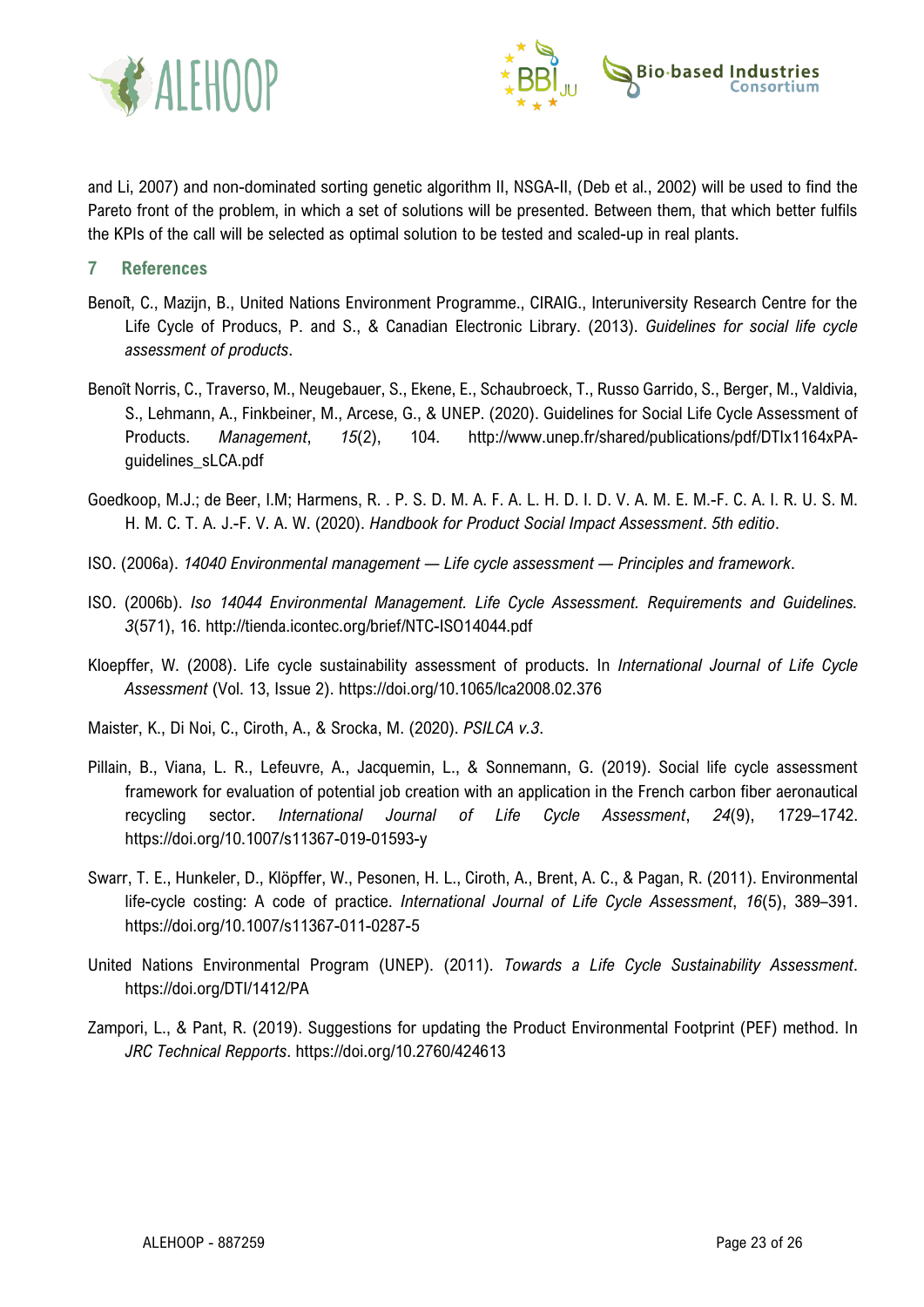



## <span id="page-24-0"></span>**8 Annex 1: LCI templates**

Table A 1. Data collection template for LCA, LCC and S-LCA (Tecnalia).

| <b>Life Cycle</b><br>stage             | Input                                                                   | Quantit<br>y input | Uni<br>$\mathbf t$          | Cost<br>(E/unit) | <b>Output</b>                                              | <b>Quantit</b><br>y output | Unit                   | <b>Duration</b><br>stage (h) | <b>CAPE</b><br>X(E) | <b>Number</b><br>of<br>workers | Cost of<br>workers<br>(E/h) | <b>Comments</b> |
|----------------------------------------|-------------------------------------------------------------------------|--------------------|-----------------------------|------------------|------------------------------------------------------------|----------------------------|------------------------|------------------------------|---------------------|--------------------------------|-----------------------------|-----------------|
| <b>Milling</b>                         | Raw                                                                     |                    | kg                          |                  | Milled raw                                                 |                            | kg                     |                              |                     |                                |                             |                 |
|                                        | material                                                                |                    |                             |                  | material                                                   |                            |                        |                              |                     |                                |                             |                 |
|                                        | electricity                                                             |                    | kW<br>h                     |                  | Losses                                                     |                            | $\mathsf{k}\mathsf{g}$ |                              |                     |                                |                             |                 |
| <b>Dispersion</b>                      | Water                                                                   |                    | kg                          |                  | <b>Dispersed</b><br>solution                               |                            | kg                     |                              |                     |                                |                             |                 |
|                                        | Milled raw<br>material                                                  |                    | kg                          |                  |                                                            |                            |                        |                              |                     |                                |                             |                 |
|                                        | electricity                                                             |                    | $\mathsf{k}\mathsf{W}$<br>h |                  |                                                            |                            |                        |                              |                     |                                |                             |                 |
| pH                                     | electricity                                                             |                    | kW                          |                  | liquid                                                     |                            | $\mathsf{k}\mathsf{g}$ |                              |                     |                                |                             |                 |
| adjustment                             |                                                                         |                    | $\boldsymbol{\mathsf{h}}$   |                  | protein                                                    |                            |                        |                              |                     |                                |                             |                 |
|                                        | Acid agent                                                              |                    | kg                          |                  | solid<br>residues<br>(specify)                             |                            | kg                     |                              |                     |                                |                             |                 |
| <b>Centrifugatio</b><br>$\mathbf n$    | electricity                                                             |                    | kW<br>h                     |                  | Solution                                                   |                            | $\mathsf{k}\mathsf{g}$ |                              |                     |                                |                             |                 |
|                                        |                                                                         |                    |                             |                  | solid<br>residues<br>(specify)                             |                            | kg                     |                              |                     |                                |                             |                 |
| <b>Centrifugatio</b><br>n2             | electricity                                                             |                    | kW<br>h                     |                  | Protein<br>concentrat<br>$\mathsf{e}% _{t}\left( t\right)$ |                            | $\mathsf{k}\mathsf{g}$ |                              |                     |                                |                             |                 |
|                                        |                                                                         |                    |                             |                  | Liquid<br>waste<br>stream                                  |                            | kg                     |                              |                     |                                |                             |                 |
| <b>Washing</b>                         | Protein<br>concentrat<br>$\mathsf{e}% _{0}\left( \mathsf{e}\right)$     |                    | kg                          |                  | filtrated<br>red<br>seaweed                                |                            | kWh                    |                              |                     |                                |                             |                 |
|                                        | Water                                                                   |                    | T                           |                  | solid<br>residues<br>(specify)                             |                            | kg                     |                              |                     |                                |                             |                 |
| <b>Centrifugatio</b><br>n <sub>3</sub> | electricity                                                             |                    | kW<br>h                     |                  | Protein<br>concentrat<br>e                                 |                            | $\mathsf{k}\mathsf{g}$ |                              |                     |                                |                             |                 |
|                                        |                                                                         |                    |                             |                  | Liquid<br>waste<br>stream                                  |                            | kg                     |                              |                     |                                |                             |                 |
| Freeze<br>drying                       | Dry protein<br>concentrat<br>$\mathsf{e}% _{0}\left( \mathsf{e}\right)$ |                    |                             |                  | water                                                      |                            | $\mathsf{k}\mathsf{g}$ |                              |                     |                                |                             |                 |
|                                        | electricity                                                             |                    |                             |                  | protein<br>concentrat<br>$\mathsf{e}$                      |                            | kg                     |                              |                     |                                |                             |                 |
|                                        |                                                                         |                    |                             |                  | protein<br>content                                         |                            | $\%$                   |                              |                     |                                |                             |                 |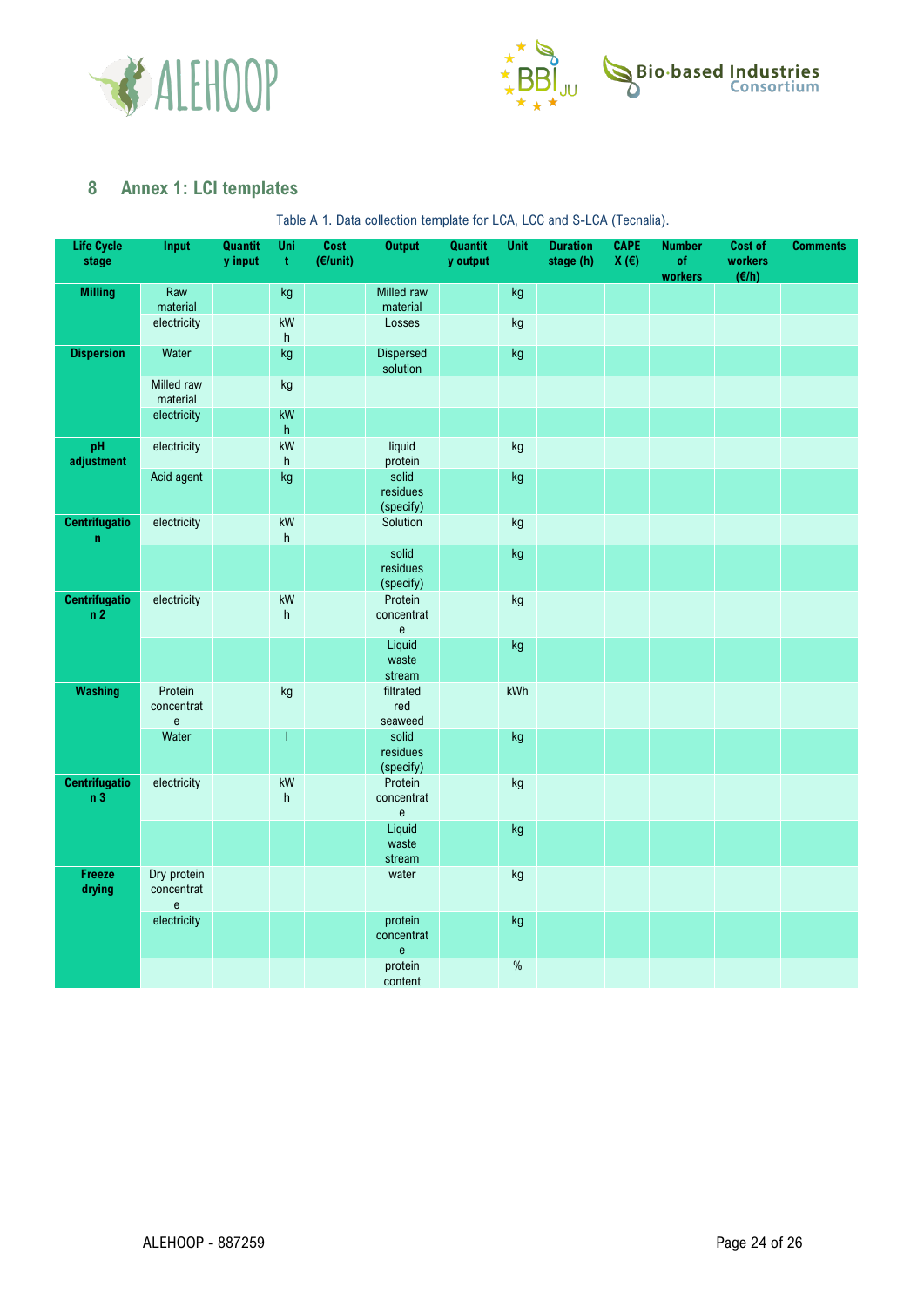



| <b>Life Cycle</b><br>stage     | Input                      | Quan<br>tity<br>input | <b>Unit</b> | Cost<br>(€/uni<br>$0$ | <b>Output</b>                        | <b>Quantit</b><br>y<br>output | Uni<br>ŧ               | <b>Duratio</b><br>n stage<br>(h) | <b>CAPE</b><br>$X(\epsilon)$ | <b>Number</b><br><b>of</b><br>workers | <b>Cost of</b><br>worker<br>s $(\epsilon/h)$ | <b>Comments</b> |
|--------------------------------|----------------------------|-----------------------|-------------|-----------------------|--------------------------------------|-------------------------------|------------------------|----------------------------------|------------------------------|---------------------------------------|----------------------------------------------|-----------------|
| <b>Harvesting</b><br>#1        | diesel                     |                       | 1           |                       | green<br>seaweed                     |                               | kg                     |                                  |                              |                                       |                                              |                 |
|                                | electricity                |                       | kWh         |                       |                                      |                               |                        |                                  |                              |                                       |                                              |                 |
| <b>Washing</b><br>(lab)        | Water                      |                       | kg          |                       | Washed<br>green<br>seaweed           |                               | kg                     |                                  |                              |                                       |                                              |                 |
|                                | Green seaweed              |                       |             |                       |                                      |                               | kg                     |                                  |                              |                                       |                                              |                 |
| <b>Washing</b><br>(pilot)      | Water                      |                       | kg          |                       | Washed<br>green<br>seaweed           |                               | kg                     |                                  |                              |                                       |                                              |                 |
|                                | Green seaweed              |                       | kg          |                       | Water                                |                               | $\mathsf{k}\mathsf{g}$ |                                  |                              |                                       |                                              |                 |
| <b>Fragmentat</b><br>ion       | electricity                |                       | kWh         |                       | fragmente<br>$\mathsf{d}$<br>seaweed |                               | kg                     |                                  |                              |                                       |                                              |                 |
|                                |                            |                       |             |                       | losses                               |                               | kg                     |                                  |                              |                                       |                                              |                 |
| <b>Enzymatic</b><br>hydrolysis | electricity                |                       | kWh         |                       | protein<br>solution                  |                               | kg                     |                                  |                              |                                       |                                              |                 |
|                                | fragmented<br>seaweed      |                       | kg          |                       |                                      |                               |                        |                                  |                              |                                       |                                              |                 |
|                                | Water                      |                       | kg          |                       |                                      |                               |                        |                                  |                              |                                       |                                              |                 |
|                                | enzyme                     |                       | kg          |                       |                                      |                               |                        |                                  |                              |                                       |                                              |                 |
| <b>Sieving</b>                 | electricity                |                       | kWh         |                       | Protein<br>solution<br>sieved        |                               | kg                     |                                  |                              |                                       |                                              |                 |
|                                | Protein solution           |                       |             |                       | Solid<br>residue<br>(specify)        |                               | kg                     |                                  |                              |                                       |                                              |                 |
| <b>Filtration</b>              | Protein solution<br>sieved |                       | kg          |                       | Filtered<br>solution                 |                               | kg                     |                                  |                              |                                       |                                              |                 |
|                                | electricity                |                       | kWh         |                       | Solid<br>residue<br>(specify)        |                               | kg                     |                                  |                              |                                       |                                              |                 |
| Ultra/nano-<br>filtration      | <b>Filterd solution</b>    |                       | kg          |                       | Filtered<br>solution 2               |                               |                        |                                  |                              |                                       |                                              |                 |
|                                | electricity                |                       | kWh         |                       | Solid<br>residue<br>(specify)        |                               | kg                     |                                  |                              |                                       |                                              |                 |
| <b>Spray</b>                   | electricity                |                       |             |                       | water                                |                               | kg                     |                                  |                              |                                       |                                              |                 |
| drying                         |                            |                       |             |                       | protein<br>concentra<br>te           |                               | kg                     |                                  |                              |                                       |                                              |                 |
|                                |                            |                       |             |                       | protein<br>content                   |                               | $\%$                   |                                  |                              |                                       |                                              |                 |

## Table A 2. Data collection template for LCA, LCC and S-LCA (Anfaco).